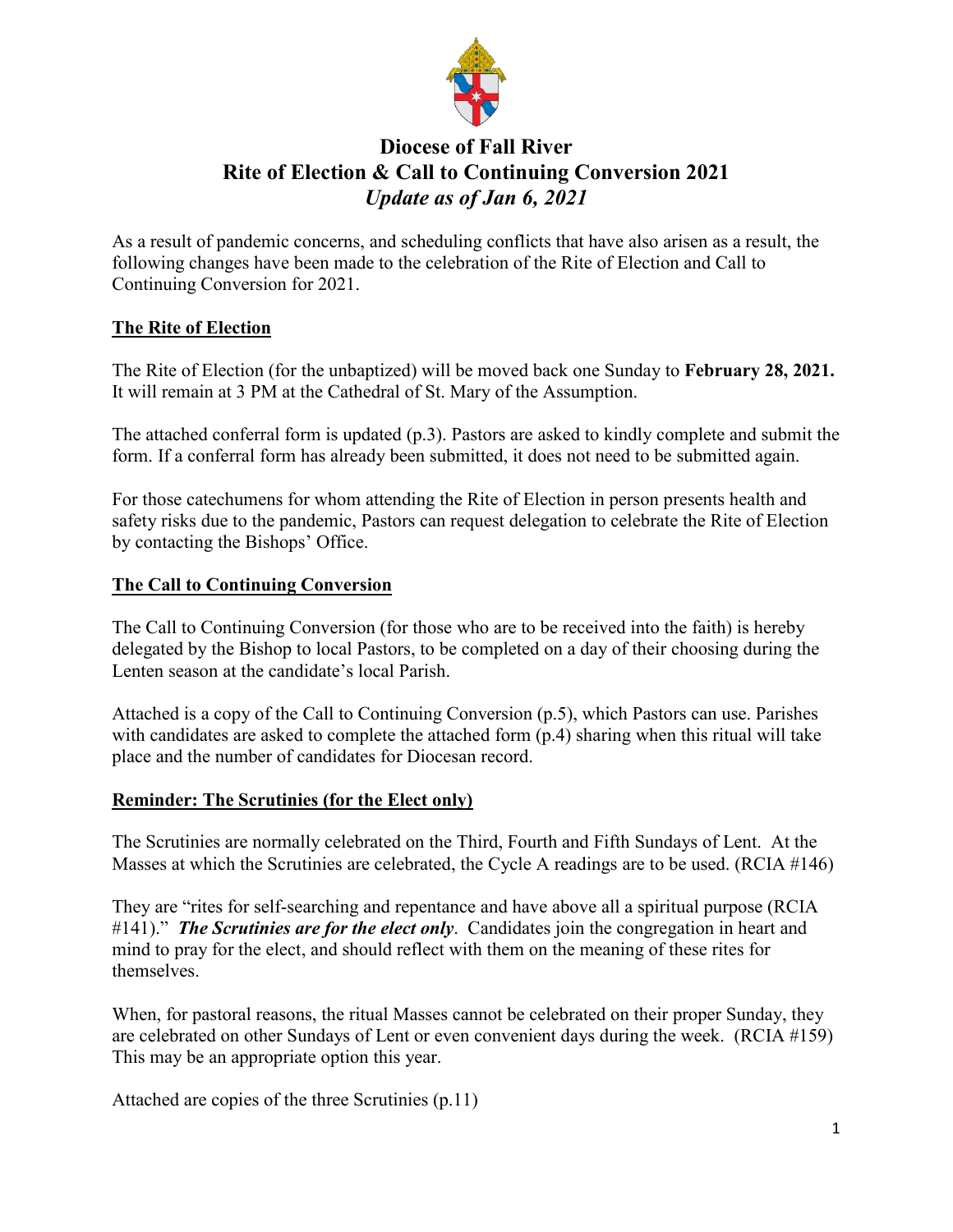#### **COVID-19**

If the situation necessitates a change due to the pandemic, additional guidance will be given. The celebration of these rites are not optional and are required. Pastors must contact the Bishop's Office ahead of time if there is a legitimate conflict.

Parishes must each discern the best way in which to engage in ministry. Any and all plans must be in accordance with the most updated Massachusetts Safety Standards and applicable local ordinances.

When in doubt on safety stands and ordinances, parishes can contact the Massachusetts Department of Public Health and their Local Town's Department of Public Heath for guidance, especially as State and local ordinances are subject to change.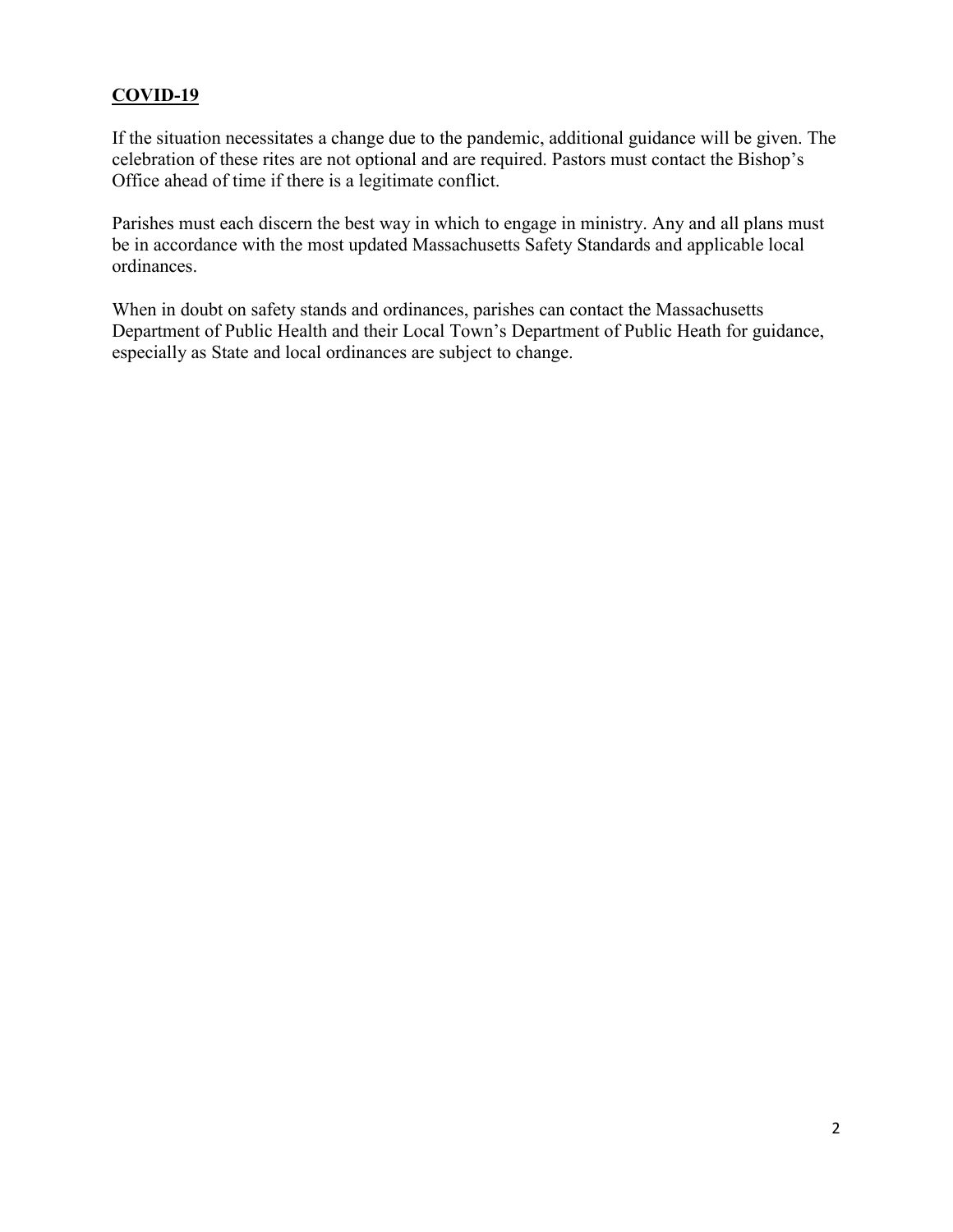**Diocese of Fall River** *Rite of Election*  **St. Mary's Cathedral**



| <b>Please Print</b>                                                                                                                                                         | TOULD & TOUNG.<br>RCI                                                                                                                                                                                   |  |  |
|-----------------------------------------------------------------------------------------------------------------------------------------------------------------------------|---------------------------------------------------------------------------------------------------------------------------------------------------------------------------------------------------------|--|--|
|                                                                                                                                                                             |                                                                                                                                                                                                         |  |  |
|                                                                                                                                                                             |                                                                                                                                                                                                         |  |  |
| <b>City</b>                                                                                                                                                                 |                                                                                                                                                                                                         |  |  |
| Requests that you celebrate (Please check one)                                                                                                                              |                                                                                                                                                                                                         |  |  |
| February 28, 2021 at 3 p.m.<br><b>Rite of Election for Catechumens</b>                                                                                                      | non-baptized persons (adults or children of<br>catechetical age) seeking full initiation                                                                                                                |  |  |
| I have requested delegation from<br>the Bishop's Office for this catechumen                                                                                                 |                                                                                                                                                                                                         |  |  |
| continue in their full initiation into the Catholic Church, and that:                                                                                                       | I testify on behalf of those responsible for his/her preparation that he/she is prepared to                                                                                                             |  |  |
|                                                                                                                                                                             | is a qualified<br>godparent/sponsor.                                                                                                                                                                    |  |  |
|                                                                                                                                                                             |                                                                                                                                                                                                         |  |  |
| п<br>or fax # 508-675-3864.<br>Use a separate form for each person<br>$\blacksquare$<br>$\blacksquare$<br>assigned places.<br>Dress for priests: cassock and surplice<br>a. | Kindly mail or fax completed forms by February 19, 2021, to the<br>Office of Faith Formation, 423 Highland Ave., Fall River, MA 02721<br>Catechumens with their godparents/sponsors will be directed to |  |  |
| Dress for deacons: alb and stolle<br>п                                                                                                                                      |                                                                                                                                                                                                         |  |  |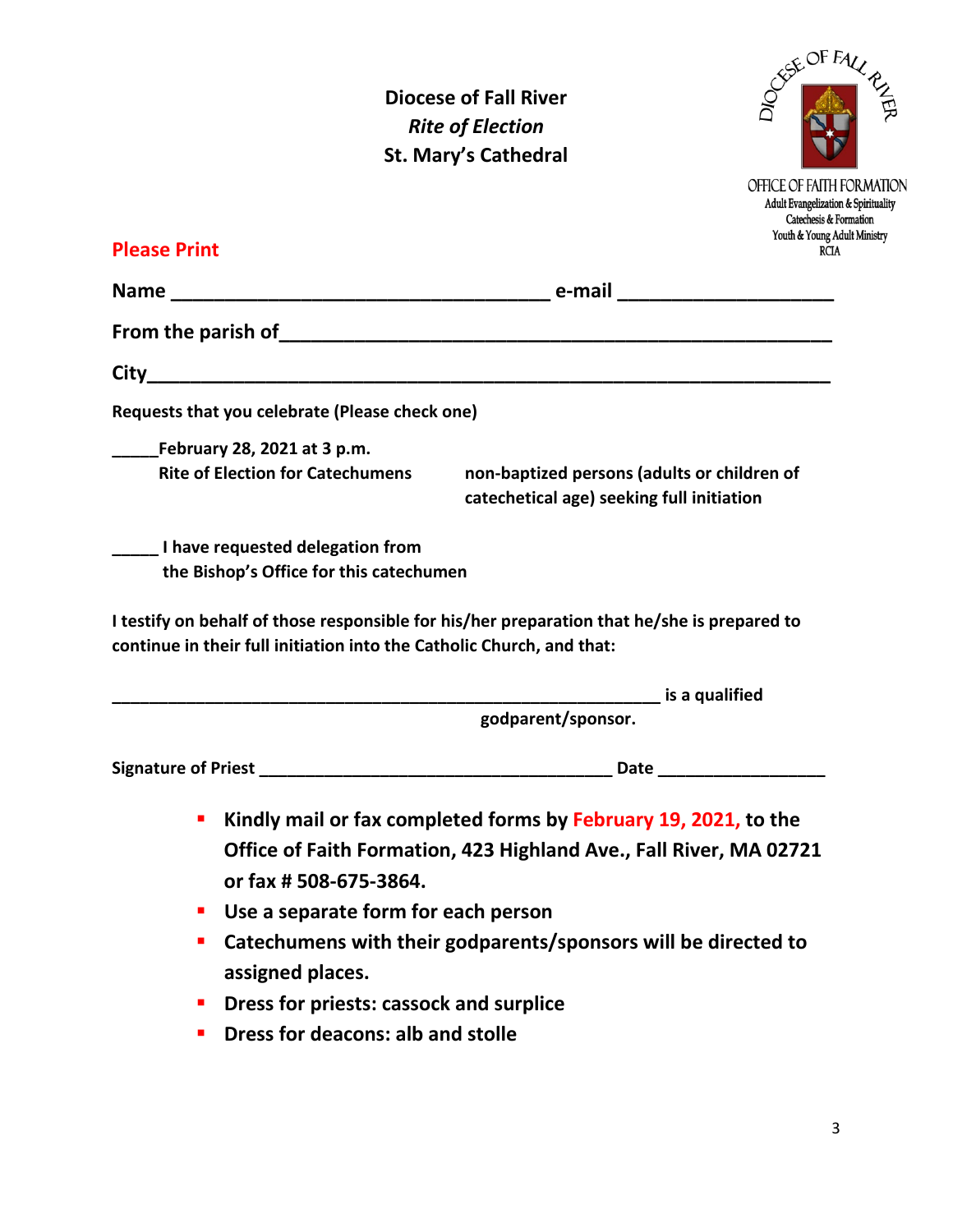## **Diocese of Fall River** *Call to Continuing Conversion*



For Lent 2021, the Call to Continuing Conversion is delegated to Pastors to be celebrated at the local Parish, to be completed on a day of their choosing during the Lenten Season.

Parishes are asked to please report the date of their celebration of the Call to Continuing Conversion, as well as who the candidates are, for Diocesan records.

## **Please Print**

| <b>Names of Candidates:</b>          |  |
|--------------------------------------|--|
|                                      |  |
|                                      |  |
|                                      |  |
|                                      |  |
|                                      |  |
|                                      |  |
|                                      |  |
| <b>Signature of Person Reporting</b> |  |
| <b>Person's Role</b>                 |  |
| Date                                 |  |

**Kindly mail or fax completed forms by March 26, 2021, to the Office of Faith Formation, 423 Highland Ave., Fall River, MA 02721 or fax # 508-675-3864.**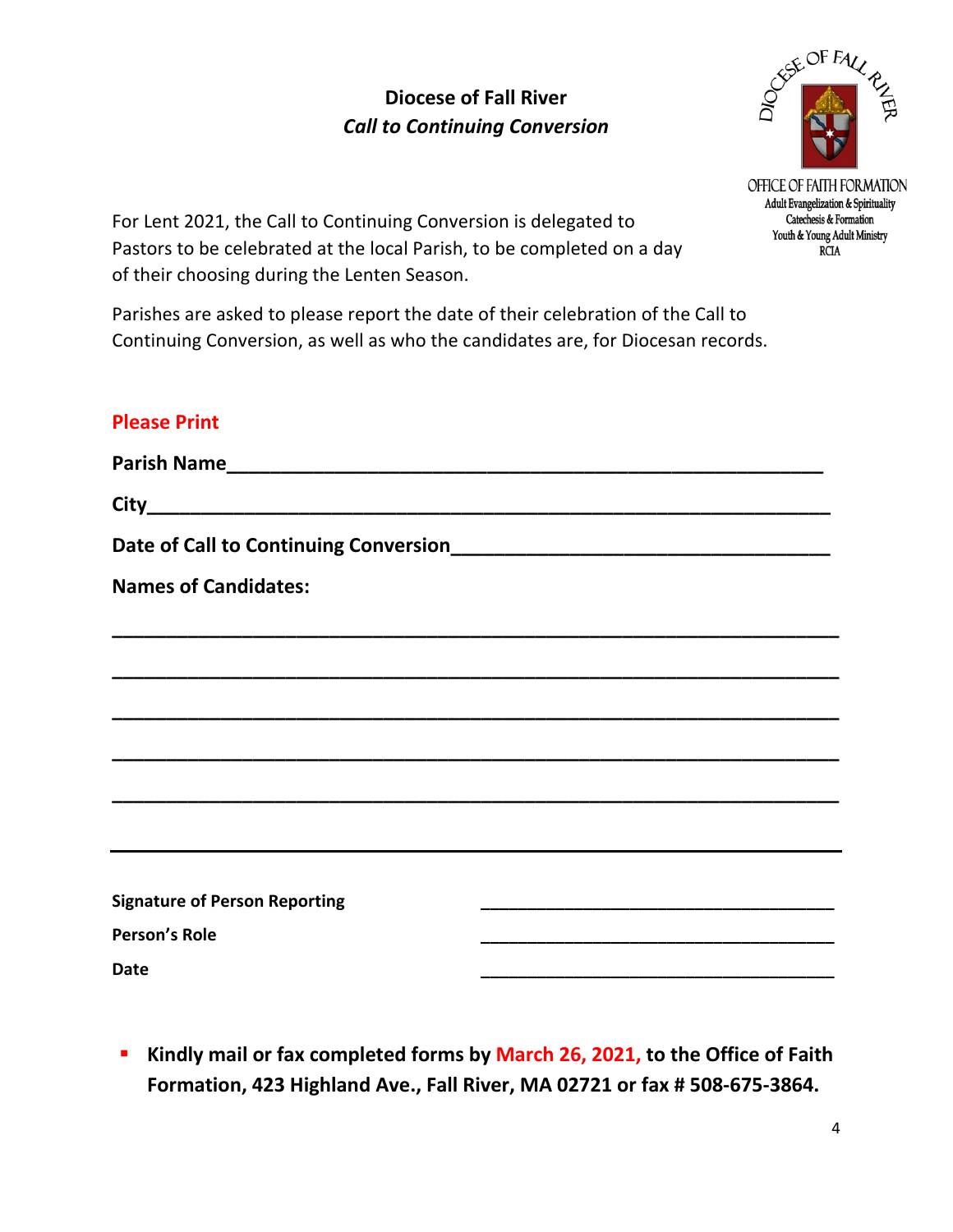# **Rite of Calling the Candidates to Continuing Conversion**

## *Liturgy of the Word*

## *Homily*

450. *After the readings the celebrant gives the homily. This should be suited to the actual situation and should address not just the candidates but the entire community of the faithful, so that all will be encouraged to give good example and to accompany the candidates in their final preparation leading to the celebration of confirmation and eucharist.*

#### *Presentation of the Candidates for Confirmation and Eucharist*

- 451. *After the homily, the priest in charge of the candidates' formation, or a deacon, a catechist, or a representative of the community, presents the candidates, using the following or similar words.*
- *Representative:* Reverend Father, (since Easter is drawing near,) I am pleased to present to you the candidates who seek to complete their Christian Initiation (or: who are preparing to be received into the full communion of the Catholic Church). They have found strength in God's grace and support in our community's prayers and example.

Now they ask that after this Lenten season, they be admitted to confirmation and the eucharist (or: to full eucharistic sharing).

#### *The celebrant replies:*

*Celebrant:* Those who desire to participate fully in the sacramental life of the Church, come forward, together with your sponsors.

*One by one, the candidates are called by name. Each candidate, accompanied by a sponsor, comes forward and stands before the celebrant.*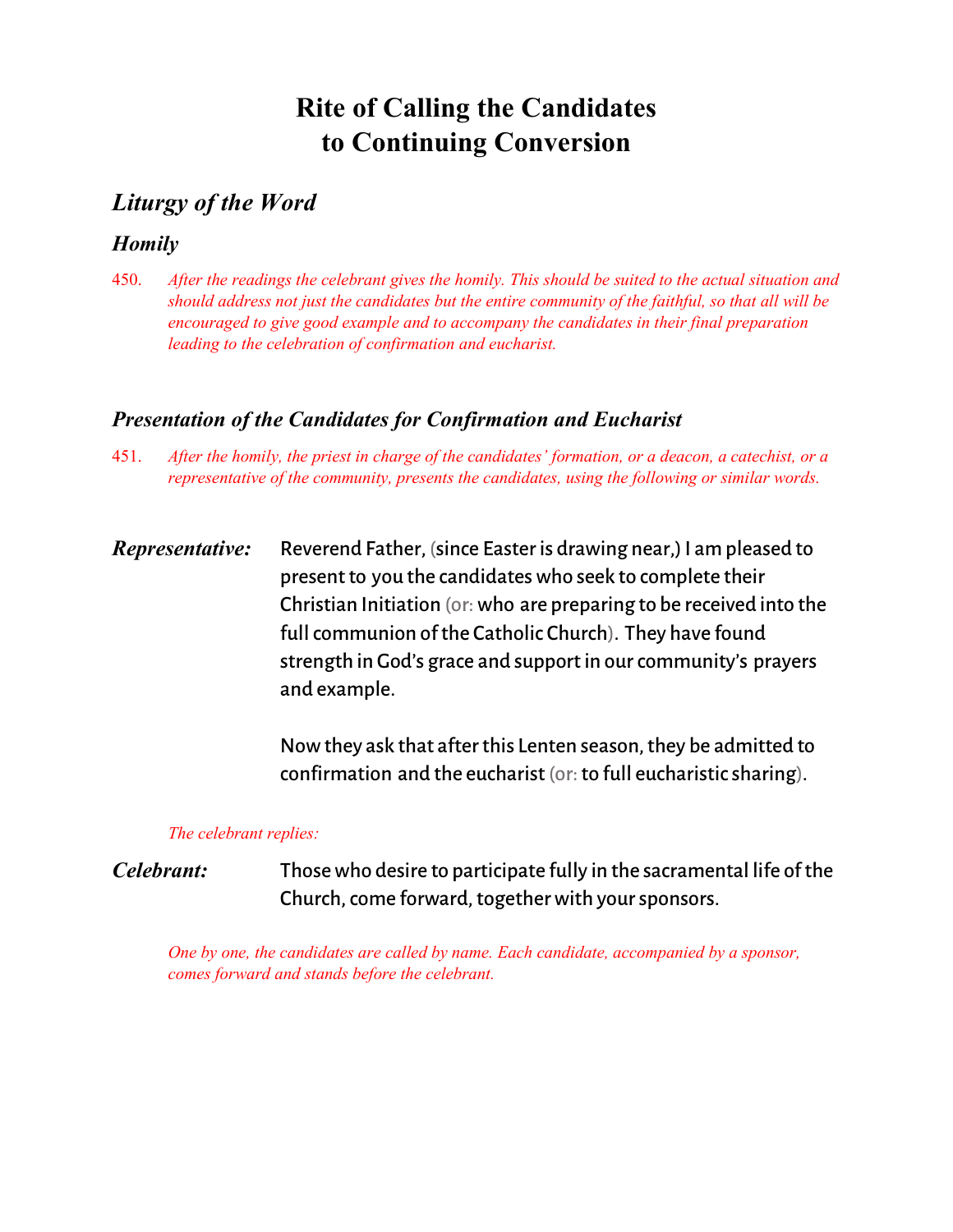#### *Affirmation by the Sponsors [and the Assembly]*

452. *Then the celebrant addresses the assembly. If he has taken part in the earlier deliberation on the candidates' suitableness (see n.122), he may use either option A or option B or similar words; if he has not taken part in the earlier deliberation, he uses option B or similar words.*

## *Option A*

*Celebrant:* My dear friends, these candidates, our brothers and sisters, have asked to be able to participate fully in the sacramental life of the Catholic Church. Those who know them have judged them to be sincere in their desire. During the period of their preparation they have reflected on the mystery of their baptism and have come to appreciate more deeply the presence of Christ in their lives. They have shared the company of their brothers and sisters, joined with them in prayer, and endeavored to follow Christ's commands more perfectly.

> And so I am pleased to recognize their desire to participate fully in the sacramental life of the Church. I ask their sponsors now to state their opinion once again, so that all of you may hear.

#### *He addresses the sponsors:*

*Celebrant:* Do you consider these candidates ready to receive the sacraments of confirmation and eucharist (or:to be received into the full communion of the Catholic Church)?

## *Sponsors:* We do.

453. *When appropriate in the circumstances, the celebrant may also ask the entire assembly to express its approval of the candidates in these or similar words.*

*Celebrant:* Now I ask you, the members of the community:

Are you willing to affirm the testimony expressed about these candidates and support them in faith, prayer, and example as they prepare to participate more fully in the Church's sacraments?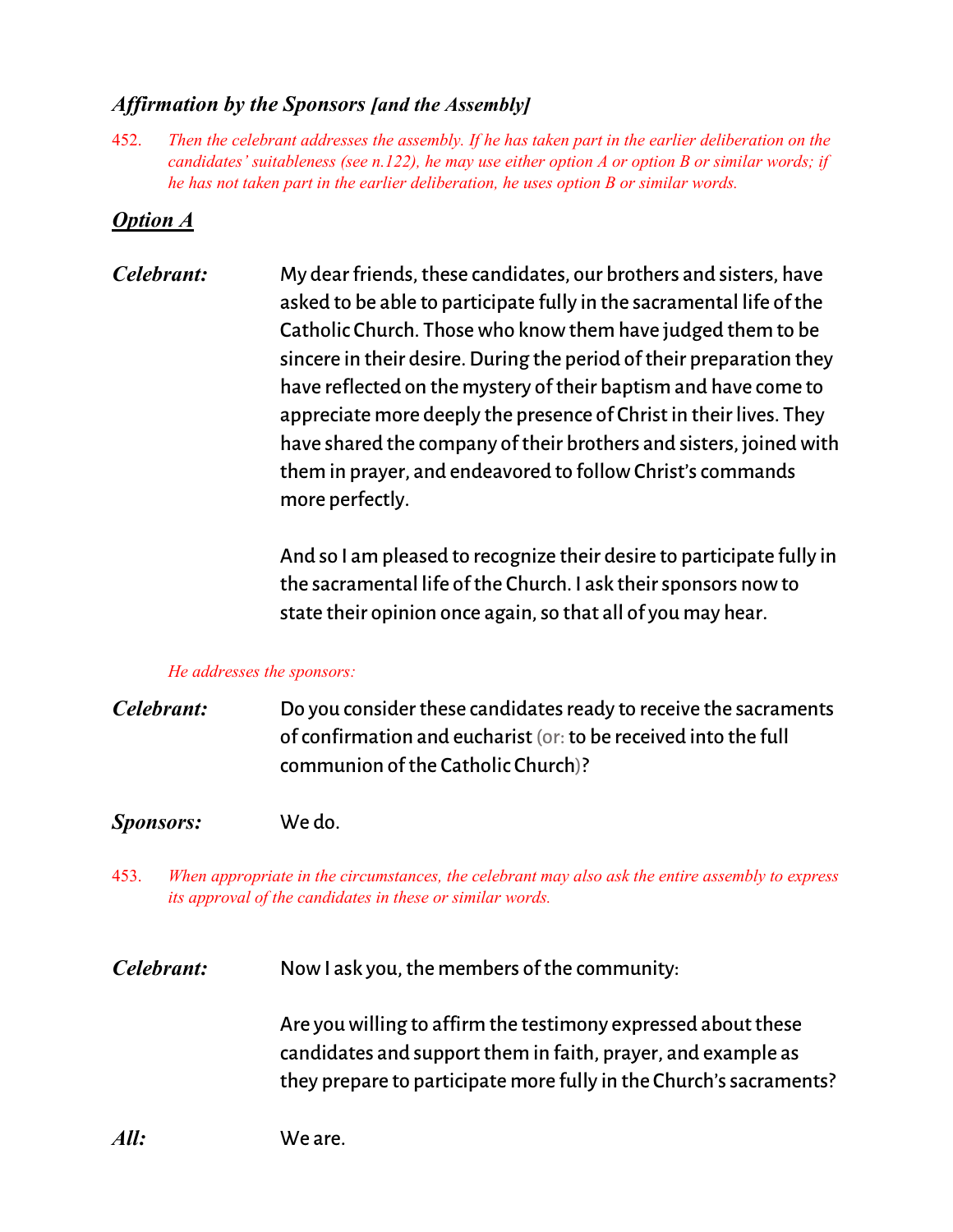## *Option B*

*Celebrant:* The Christian life and the demands that flow from the sacraments cannot be taken lightly. Therefore, before granting these candidates their request to share fully in the Church's sacraments, it is important that the Church hear the testimony of their sponsors about their readiness.

#### *He addresses the sponsors:*

| Celebrant:       | Have they faithfully listened to the apostles' instruction<br>proclaimed by the Church?                                                          |
|------------------|--------------------------------------------------------------------------------------------------------------------------------------------------|
| <b>Sponsors:</b> | They have.                                                                                                                                       |
| Celebrant:       | Have they come to a deeper appreciation of their baptism, in<br>which they were joined to Christ and his Church?                                 |
| <b>Sponsors:</b> | They have.                                                                                                                                       |
| Celebrant:       | Have they reflected sufficiently on the tradition of the Church,<br>which is their heritage, and joined their brothers and sisters in<br>prayer? |
| <b>Sponsors:</b> | They have.                                                                                                                                       |
| Celebrant:       | Have they faithfully listened to the apostles' instruction<br>proclaimed by the Church?                                                          |
| <b>Sponsors:</b> | They have.                                                                                                                                       |
| Celebrant:       | Have they advanced in a life of love and service of others?                                                                                      |
| <b>Sponsors:</b> | They have.                                                                                                                                       |

*When appropriate in the circumstances, the celebrant may also ask the entire assembly to express its approval of the candidates in these or similar words.*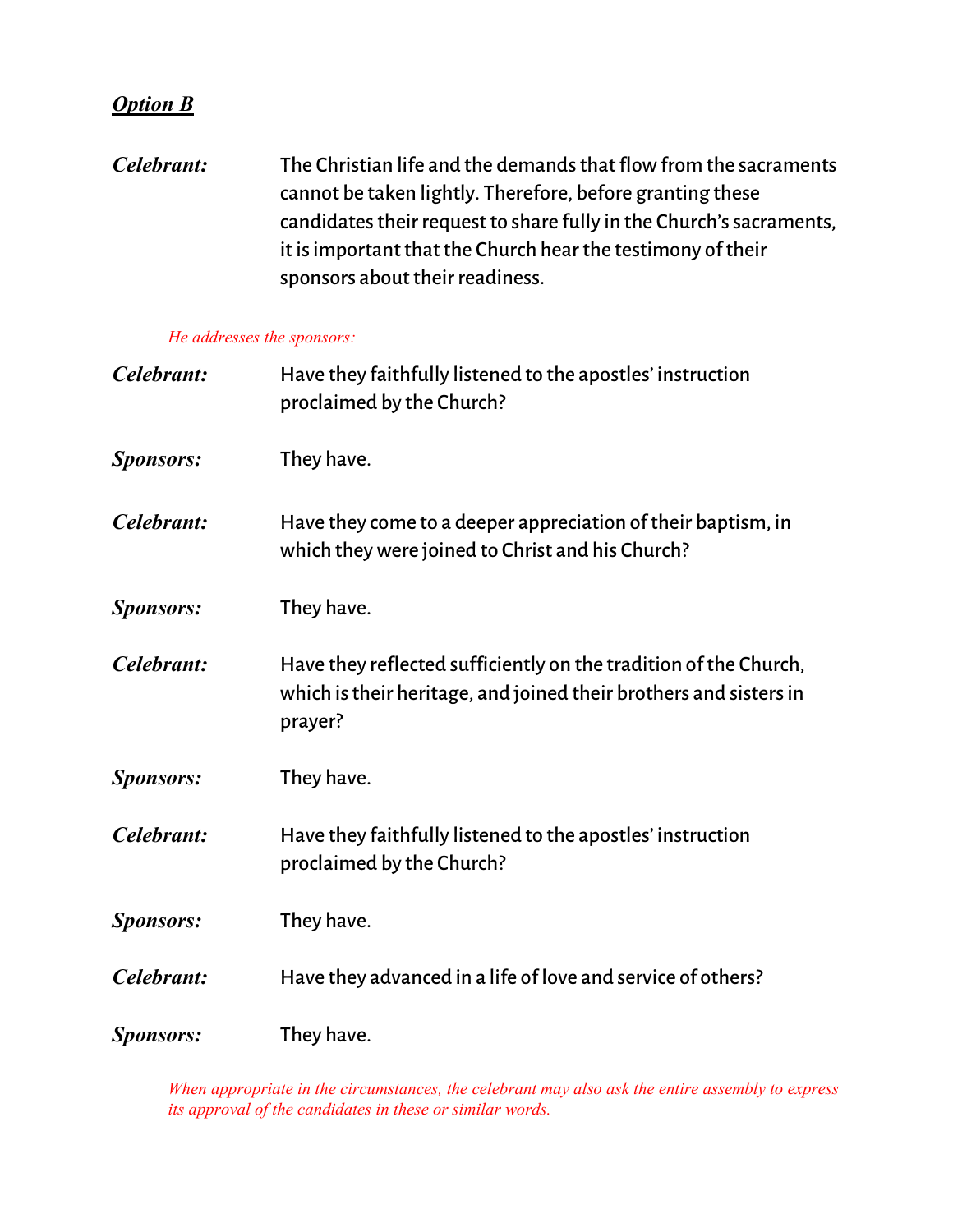| Celebrant: | And now I speak to you, my brothers and sisters in this assembly:                                                                                     |  |  |  |
|------------|-------------------------------------------------------------------------------------------------------------------------------------------------------|--|--|--|
|            | Are you ready to support the testimony expressed about these<br>candidates and include them in your prayer and affection as we<br>move toward Easter? |  |  |  |
| All:       | We are.                                                                                                                                               |  |  |  |

## *Act of Recognition*

454. *Then the celebrant says:*

*Celebrant:* N. and N., the Church recognizes your desire (to be sealed with the gift of the Holy Spirit and) to have a place at Christ's eucharistic table. Join with us this Lent in a spirit of repentance. Hear the Lord's call to continuing conversion and be faithful to your baptismal covenant.

*Candidates:* Thanks be to God.

*Then the celebrant turns to the sponsors and instructs them in the following or similar words:*

*Celebrant:* Sponsors, continue to support these candidates with your guidance and concern. May they see in you a love for the Church and a sincere desire for doing good. Lead them this Lent to the joys of the Easter mysteries.

*He invites them to place their hand on the shoulder of the candidate whom they are receiving into their care, or to make some other gesture to indicate the same intent.*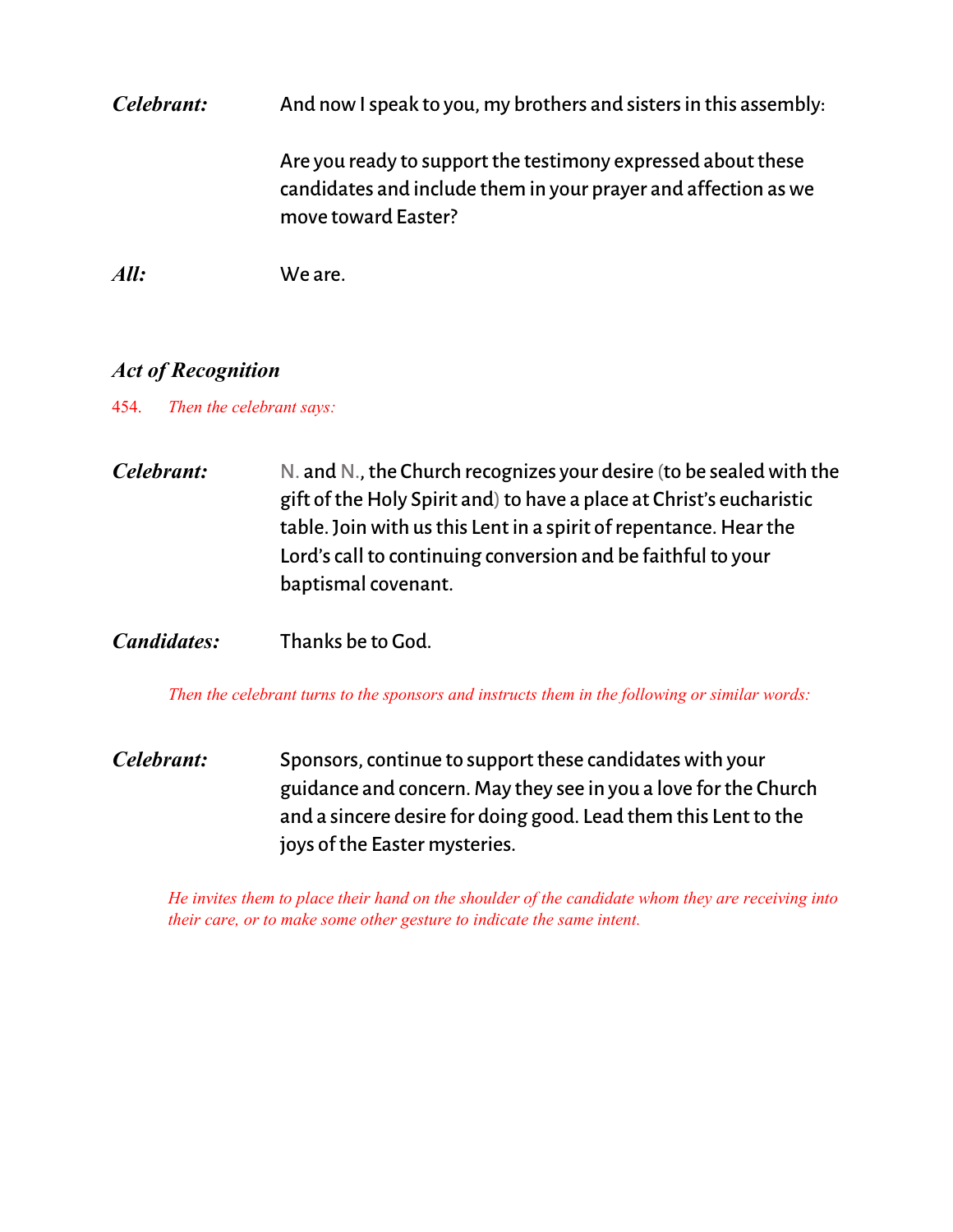## *General Intercessions*

455. *Then the sponsors and the whole congregation join in the general intercessions. One or more of the following intentions for the candidates are added to the intentions for the Church and the whole world.*

*Assisting minister:*

That these candidates may come to a deeper appreciation of their baptism into Christ's death and resurrection, let us pray to the Lord:

## R. Lord, hear our prayer.

That God bless those who have nurtured these candidates in faith, let us pray to the Lord:

## R. Lord, hear our prayer.

That these candidates may embrace the discipline of Lent as a means of purification and approach the sacrament of reconciliation with trust in God's mercy, let us pray to the Lord:

R. Lord, hear our prayer.

That they may open their hearts to the promptings of God's Holy Spirit, let us pray to the Lord:

## R. Lord, hear our prayer.

That they may approach the table of Christ's sacrifice with thanksgiving and praise, let us pray to the Lord:

## R. Lord, hear our prayer.

That our community, during the Lenten period, may grow in charity and be constant in prayer, let us pray to the Lord:

R. Lord, hear our prayer.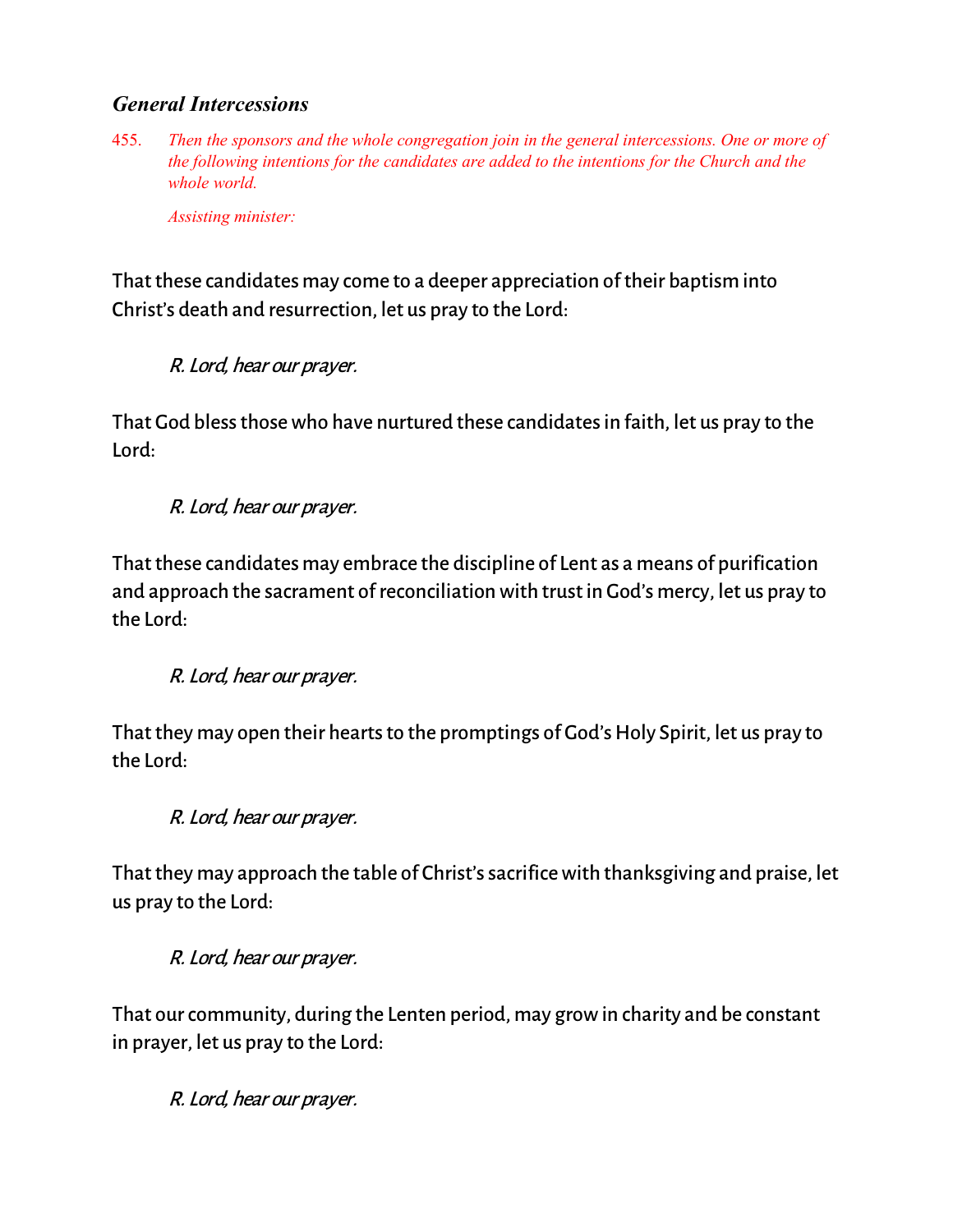#### *Prayer over the Candidates*

456. *After the intercessions, the celebrant, with hands outstretched over the candidates, says the following prayer:*

## *Celebrant:* Lord God, whose love brings us to life and whose mercy gives us new birth, look favorably upon these candidates, and conform their lives to the pattern of Christ's suffering. May he become their wealth and wisdom, and may they know in their lives the power flowing from his resurrection, who is Lord for ever and ever.

#### R. Amen

#### *Dismissal of the Assembly*

- 457. *If the eucharist is not to be celebrated, the entire assembly is dismissed by use of the following formulary or similar words:*
- *Celebrant:* Go in peace, and may the Lord remain with you always.
- *All:* Thanks be to God.

*And an appropriate song may conclude the celebration.*

## *Liturgy of the Eucharist*

458. *The liturgy of the eucharist begins as usual with the preparation of the gifts.*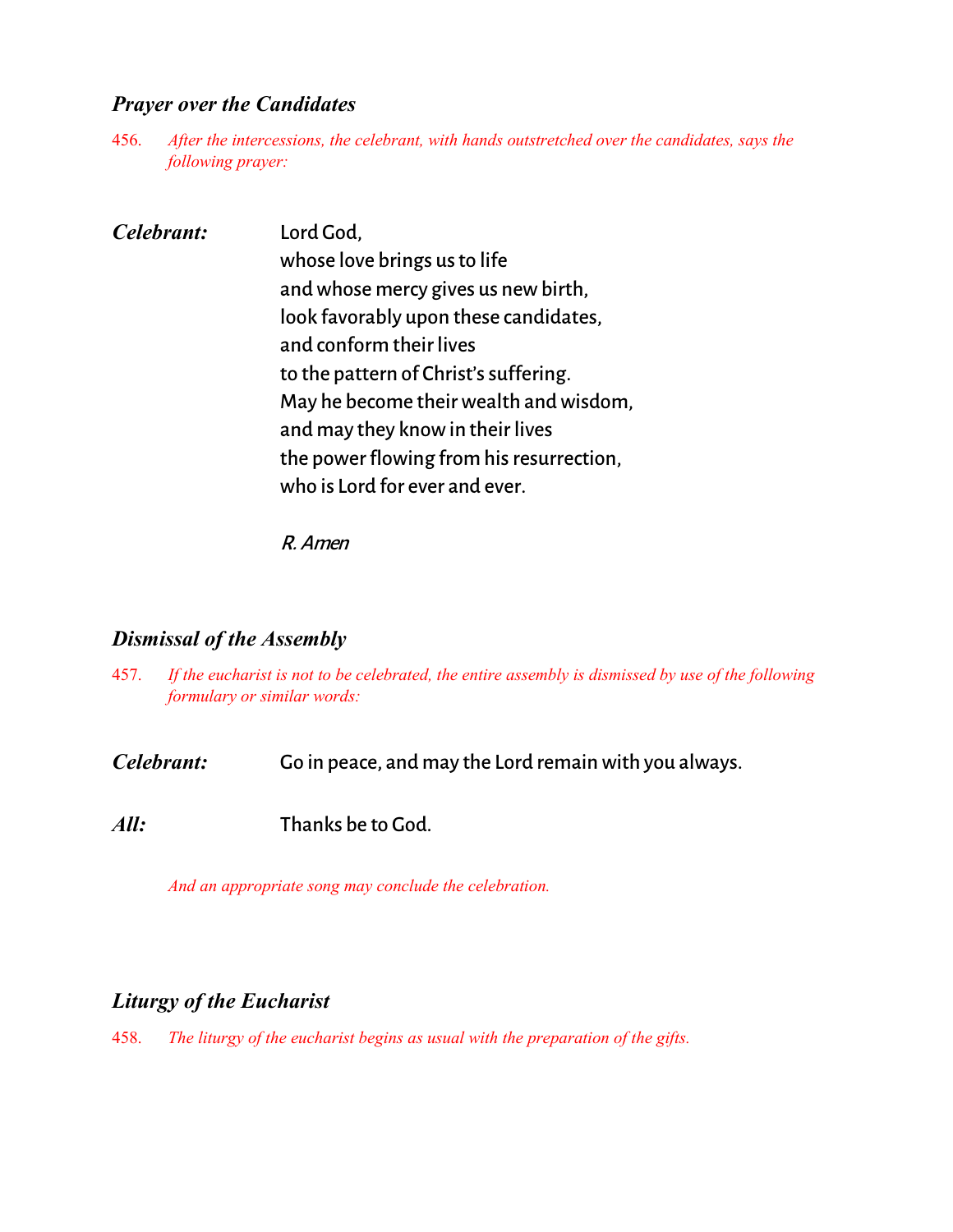# *FIRST SCRUTINY (THIRD SUNDAY OF LENT)*

## *Liturgy of the Word*

#### *Readings*

150. *The texts and the readings for Mass are always those given for the first scrutiny in the Missal and the Lectionary for Mass among the ritual Masses, "Christian Initiation: The Scrutinies."* 

#### *Homily*

151. *After the readings and guided by them, the celebrant explains in the homily the meaning of the first scrutiny in the light of the Lenten liturgy and of the spiritual journey of the elect.* 

#### *Invitation to Silent Prayer*

152. *After the homily, the elect with their godparents come forward and stand before the celebrant.* 

*The celebrant first addresses the assembly of the faithful, inviting them to pray in silence and to ask that the elect will be given a spirit of repentance, a sense of sin, and the true freedom of the children of God.* 

*The celebrant then addresses the elect, inviting them also to pray in silence and suggesting that as a sign of their inner spirit of repentance they bow their heads or kneel; he concludes his remarks with the following or similar words.* 

## **Presider:** Elect of God, bow your heads [kneel down] and pray.

*The elect bow their heads or kneel, and all pray for some time in silence. After the period of silent prayer, the community and the elect stand for the intercessions.* 

153. *Either of the following formularies, options A or B, may be used for the intercessions for the elect and both the introduction and the intentions may be adapted to fit various circumstances. During the intercessions the godparents stand with their right hand on the shoulder of the elect.* 

*[If it is decided, in accordance with no. 156, that after the dismissal of the elect the usual general intercessions of the Mass are to be omitted and the liturgy of the eucharist is to begin immediately, intentions for the Church and the whole world are to be added to the following intentions for the elect.]*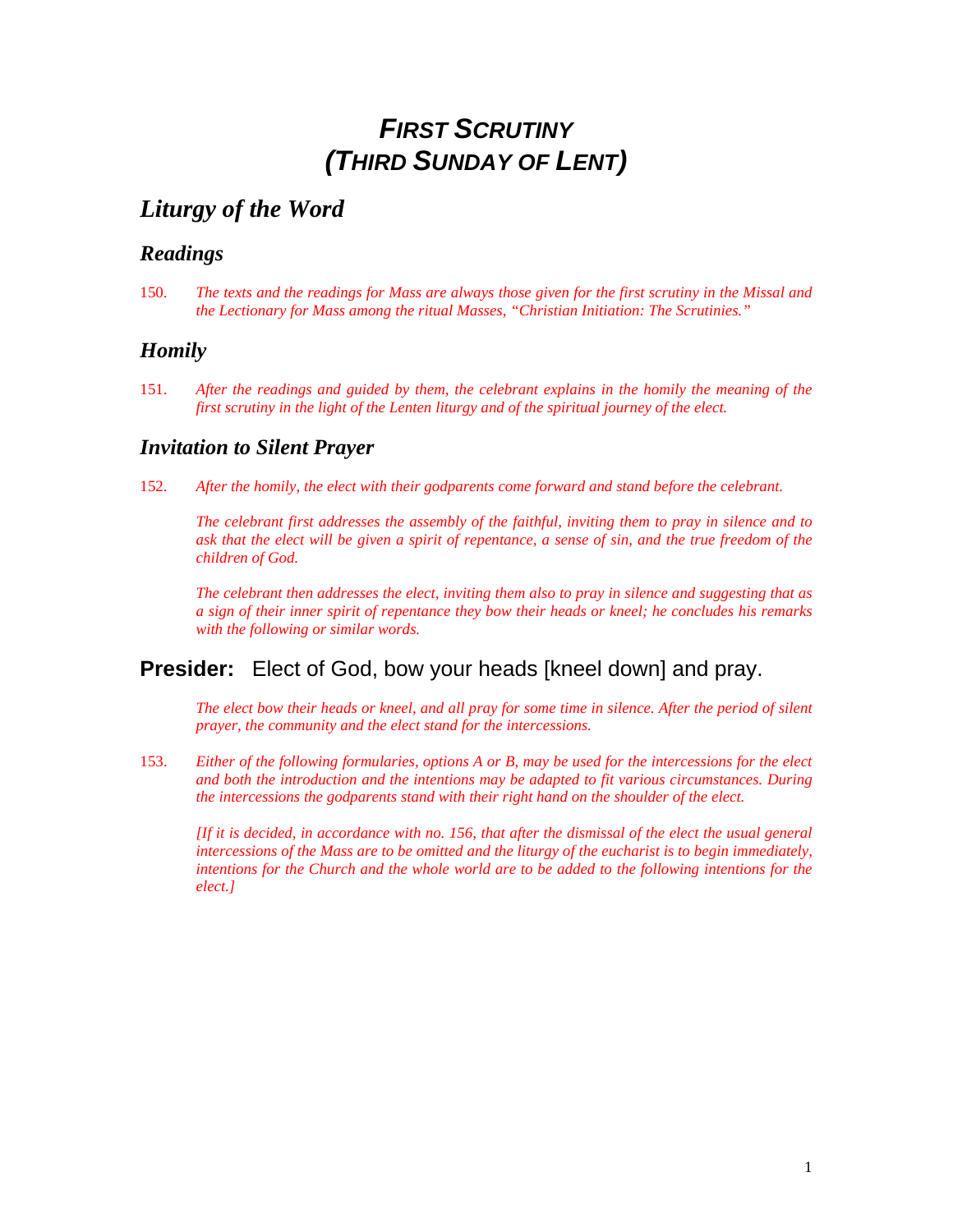**Presider:** Let us pray for these elect whom the Church has confidently chosen. May they successfully complete their long preparation and at the paschal feast find Christ in his sacraments.

## **A.**

*Assisting Minister: That they may ponder the word of God in their hearts and savor its meaning more fully day by day, let us pray to the Lord.* 

*All: Lord, hear our prayer.* 

*Assisting Minister: That they may learn to know Christ, who came to save what was lost, let us pray to the Lord. All: Lord, hear our prayer.* 

*Assisting Minister: That they may humbly confess themselves to be sinners, let us pray to the Lord. All: Lord, hear our prayer.* 

- *Assisting Minister: That they may sincerely reject everything in their lives that is displeasing and contrary to Christ, let us pray to the Lord. All: Lord, hear our prayer.*
- *Assisting Minister: That the Holy Spirit, who searches every heart, may help them to overcome their weakness through his power, let us pray to the Lord. All: Lord, hear our prayer.*

*Assisting Minister: That the same Holy Spirit may teach them to know the things of God and how to please him, let us pray to the Lord. All: Lord, hear our prayer.* 

*Assisting Minister: That their families also may put their hope in Christ and find peace and holiness in him, let us pray to the Lord. All: Lord, hear our prayer.*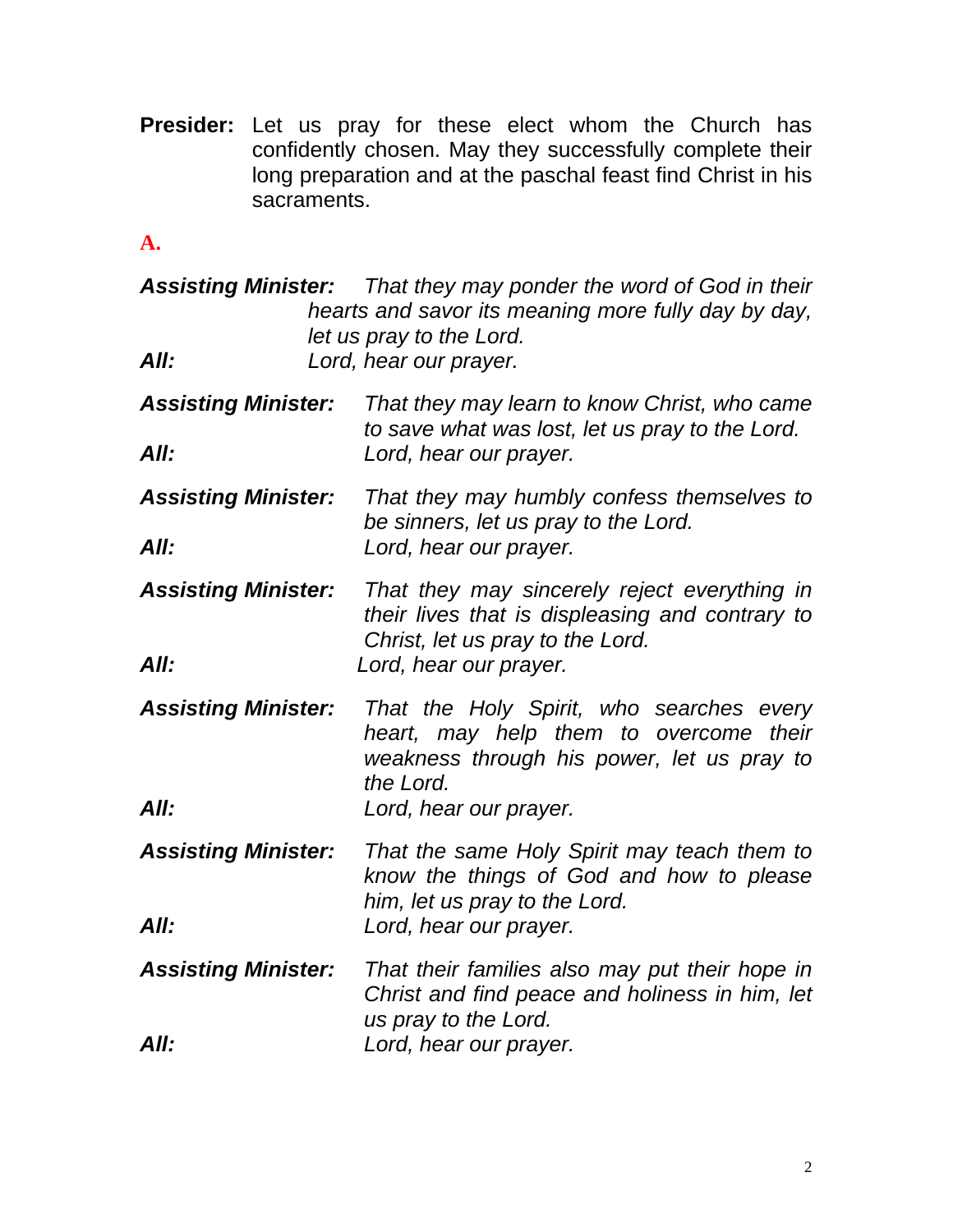| <b>Assisting Minister:</b> That we ourselves in preparation for the |  |                                 |                                               |  |
|---------------------------------------------------------------------|--|---------------------------------|-----------------------------------------------|--|
|                                                                     |  |                                 | Easter feast may seek a change of heart, give |  |
|                                                                     |  |                                 | ourselves to prayer and persevere in our good |  |
|                                                                     |  | works, let us pray to the Lord. |                                               |  |
| All:                                                                |  | Lord, hear our prayer.          |                                               |  |

*Assisting Minister: That throughout the whole world whatever is weak may be strengthened, whatever is broken restored, whatever is lost found, and what is found redeemed, let us pray to the Lord. All: Lord, hear our prayer.*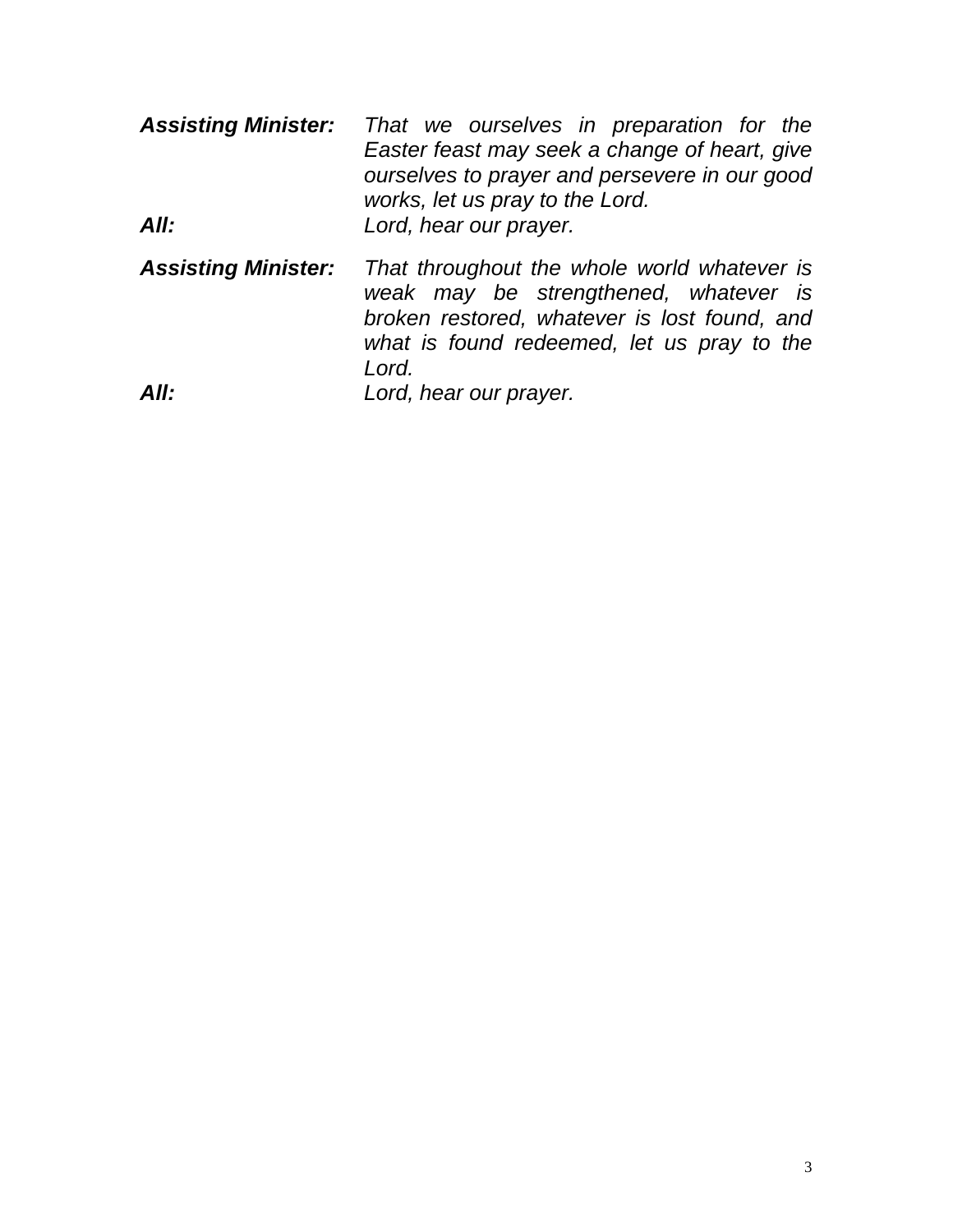#### *Or:*

**Presider:** Let us pray for these elect whom the Church has confidently chosen. May they successfully complete their long preparation and at the paschal feast find Christ in his sacraments.

#### **B.**

- *Assisting Minister: That, like the woman of Samaria, our elect may review their lives before Christ and acknowledge their sins, let us pray to the Lord.*
- *All: Lord, hear our prayer.*
- *Assisting Minister: That they may be freed from the spirit of mistrust that deters people from following Christ, let us pray to the Lord. All: Lord, hear our prayer.*
- *Assisting Minister: That while awaiting the gift of God, they may long with all their hearts for the living water that brings eternal life, let us pray to the Lord. All: Lord, hear our prayer.*
- *Assisting Minister: That by accepting the Son of God as their teacher, they may become true worshipers of the Father in spirit and in truth, let us pray to the Lord. All: Lord, hear our prayer.*
- *Assisting Minister: That they may share with their friends and*
- *neighbors the wonder of their own meeting with Christ, let us pray to the Lord. All: Lord, hear our prayer.*
- *Assisting Minister: That those whose lives are empty for want of the word of God may come to the Gospel of Christ, let us pray to the Lord. All: Lord, hear our prayer.*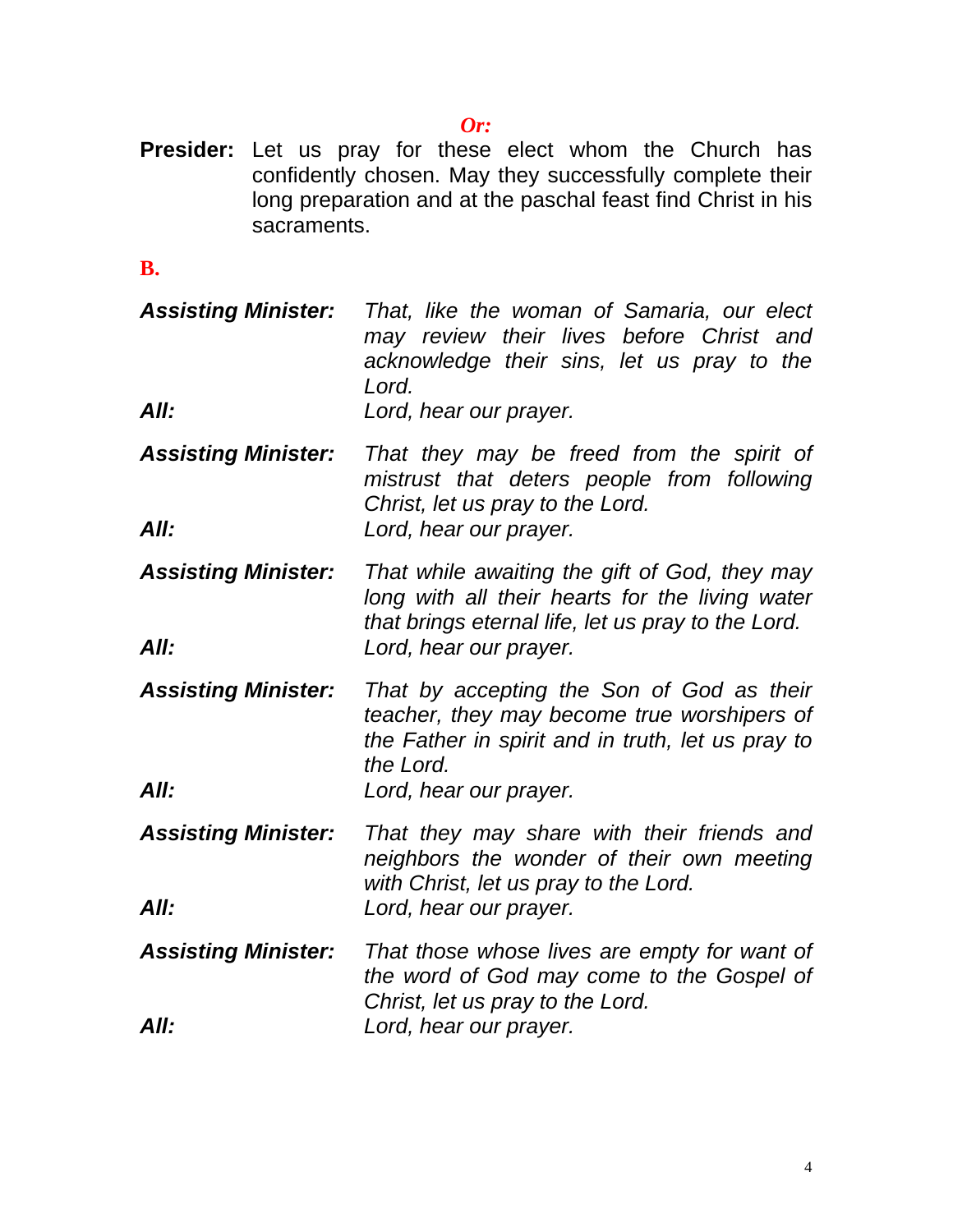## *Exorcism*

- 154. *After the intercessions, the rite continues with one of the following exorcisms.*
- **A.** *The celebrant faces the elect and, with hands joined, says:*

## **Presider:** God of power,

you sent your Son to be our Savior. Grant that these catechumens, who, like the woman of Samaria, thirst for living water, may turn to the Lord as they hear his word and acknowledge the sins and weaknesses that weigh them down.

Protect them from vain reliance on self and defend them from the power of Satan.

Free them from the spirit of deceit, so that, admitting the wrong they have done, they may attain purity of heart and advance on the way to salvation.

We ask this through Christ our Lord. *All: Amen.* 

*If it is convenient, the celebrant lays his hands on each of the elect.*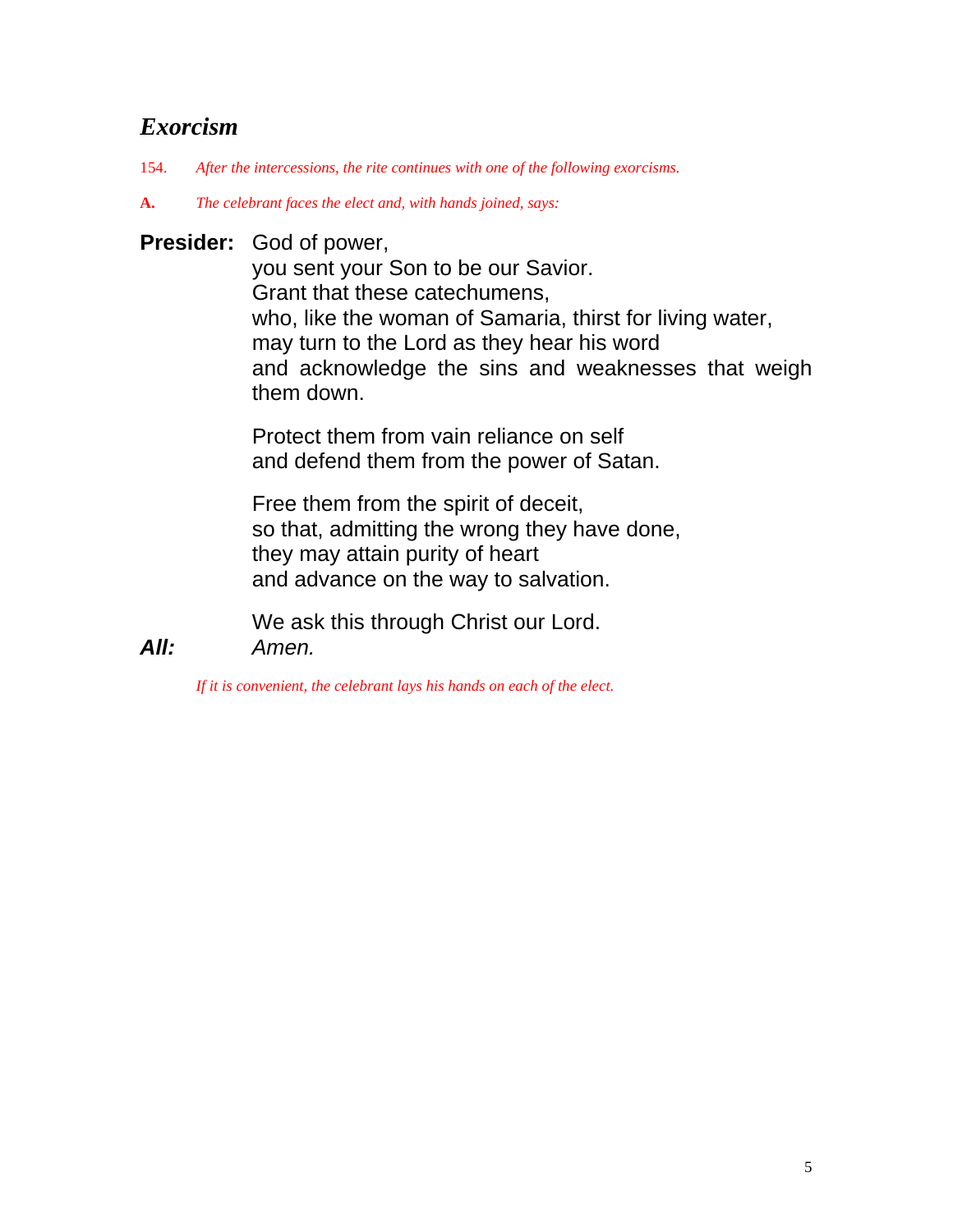*Then, with hands outstretched over all the elect, he continues:*

#### **Presider:** Lord Jesus,

you are the fountain for which they thirst, you are the Master whom they seek. In your presence they dare not claim to be without sin, for you alone are the Holy One of God.

They open their hearts to you in faith, they confess their faults and lay bare their hidden wounds. In your love free them from their infirmities, heal their sickness, quench their thirst, and give them peace.

In the power of your name, which we call upon in faith, stand by them now and heal them. Rule over that spirit of evil, conquered by your rising from the dead.

Show your elect the way of salvation in the Holy Spirit, that they may come to worship the Father in truth, for you live and reign for ever and ever. *All: Amen.*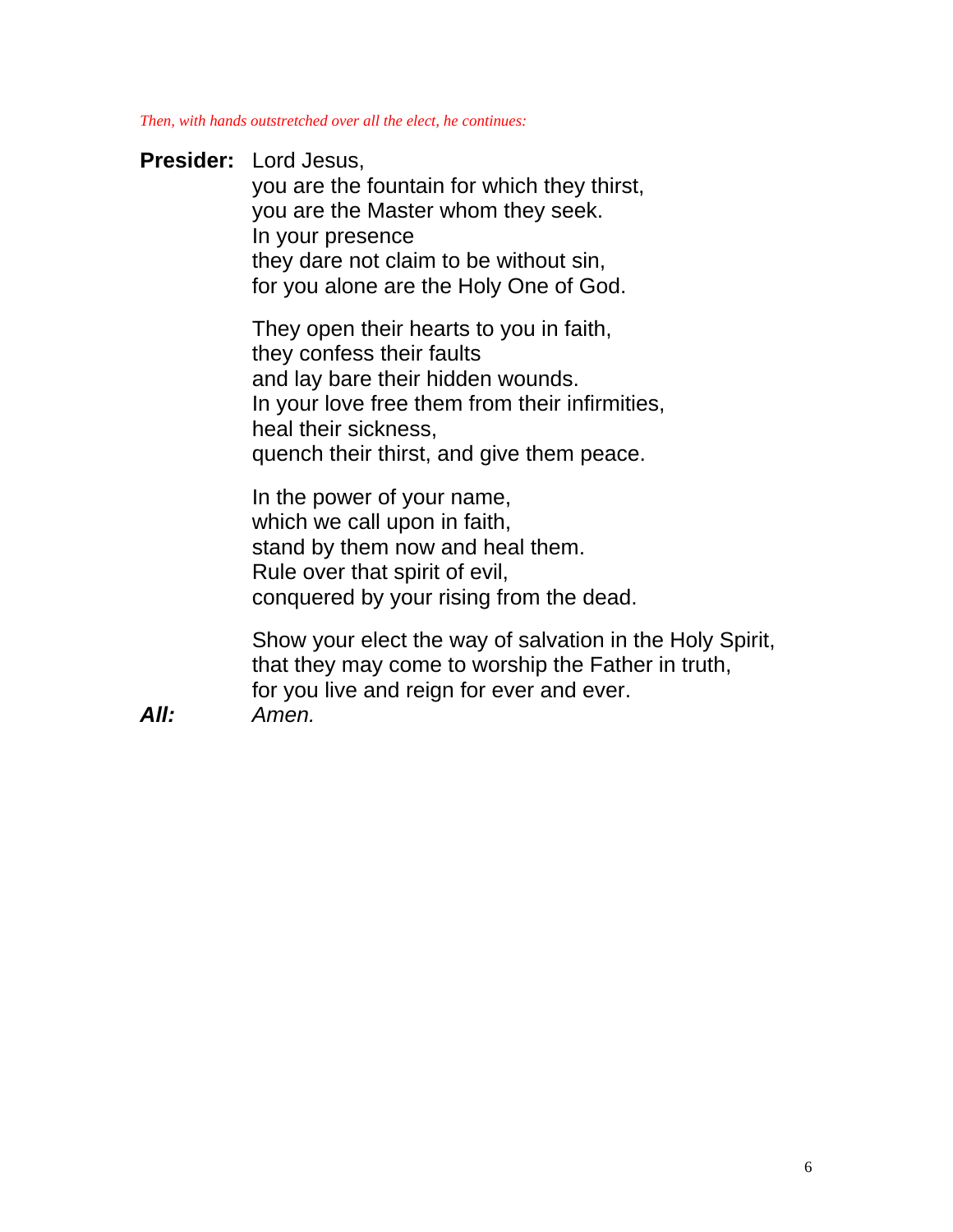#### *Or:*

#### **B.**

*The celebrant faces the elect and, with hands joined says:* 

**Presider:** All-merciful Father, through your Son you revealed your mercy to the woman of Samaria; and moved by that same care you have offered salvation to all sinners.

> Look favorably on these elect, who desire to become your adopted children through the power of your sacraments.

Free them from the slavery of sin, and for Satan's crushing yoke exchange the gentle yoke of Jesus.

Protect them in every danger, that they may serve you faithfully in peace and joy and render you thanks for ever.

#### *All: Amen.*

*Here, if this can be done conveniently, the celebrant lays his hands on each one of the elect.*

*Then, with hands outstretched over all the elect, he continues:*

#### **Presider:** Lord Jesus,

in your merciful wisdom you touched the heart of the sinful woman and taught her to worship the Father in spirit and in truth.

Now, by your power, free these elect from the cunning Satan, as they draw near to the fountain of living water.

Touch their hearts with the power of the Holy Spirit, that they may come to know the Father in true faith, which expresses itself in love, for you live and reign for ever and ever. *All: Amen.*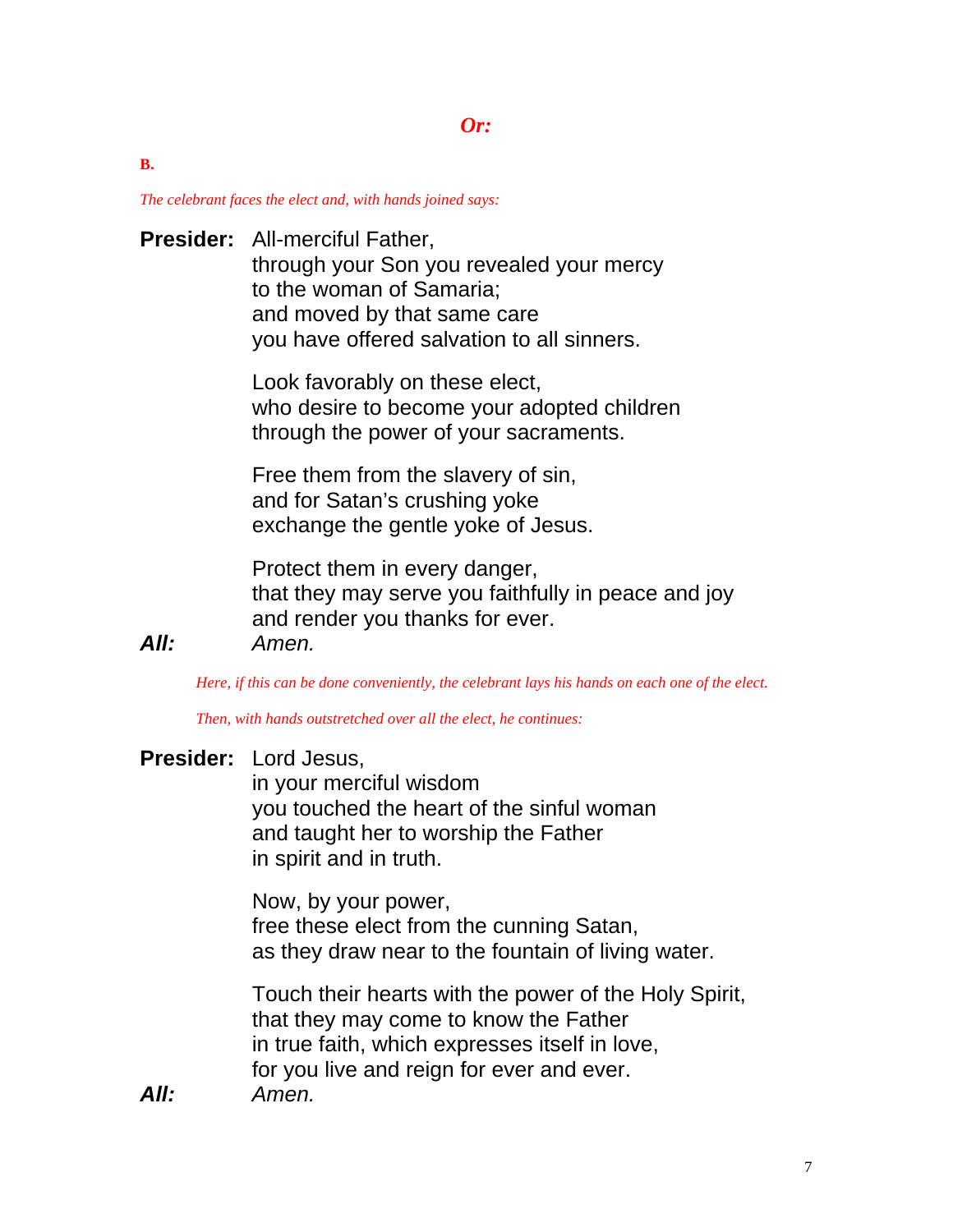*An appropriate song may be sung, for example, Psalm 6, 26, 32, 38,39, 40, 51, 116:1-9, 130, 139, or 142.* 

#### *Dismissal of the Elect*

- 155. *If the eucharist is to be celebrated, the elect are normally dismissed at this point by use of option A or B; if the elect are to stay for the celebration of the eucharist, option C is used; if the eucharist is not to be celebrated, the entire assembly is dismissed by use of option D.*
- **A.** *The celebrant dismisses the elect in these or similar words:*
- **Presider:** Dear elect, go in peace, and join us again at the next scrutiny. May the Lord remain with you always.

#### *Elect: Amen.*

- **B.** *As an optional formulary for dismissing the catechumens, the celebrant may use these or similar words.*
- **Presider:** My dear friends, this community now sends you forth to reflect more deeply upon the word of God which you have shared with us today. Be assured of our loving support and prayers for you. We look forward to the day when you will share fully in the Lord's Table.
- **C.** *If for serious reasons the elect cannot leave and must remain with the baptized, they are to be instructed that though they are present at the eucharist, they cannot take part in it as the baptized do. They may be reminded of this by the celebrant in these for similar words.*
- **Presider:** Although you cannot yet participate fully in the Lord's eucharist, stay with us as a sign of our hope that all God's children will eat and drink with the Lord and work with his Spirit to re-create the face of the earth.
- **D.** *The celebrant dismisses those present, using these or similar words.*

#### **Presider:** Go in peace, and may the Lord remain with you always. *All: Thanks be to God.*

*An appropriate song may conclude the celebration.* 

## *Liturgy of the Eucharist*

156. *When the eucharist is to follow, intecessory prayer is resumed with the usual general intercessions for the needs of the Church and the whole world; then, if required, the profession of faith is said. But for pastoral reasons these general intercessions and the profession of faith may be omitted. The liturgy of the Eucharist then begins as usual with the preparation of the gifts. In the eucharistic prayer there is to be a remembrance of the elect and their godparents (see ritual Mass "Christian Initiation: The Scrutinies").*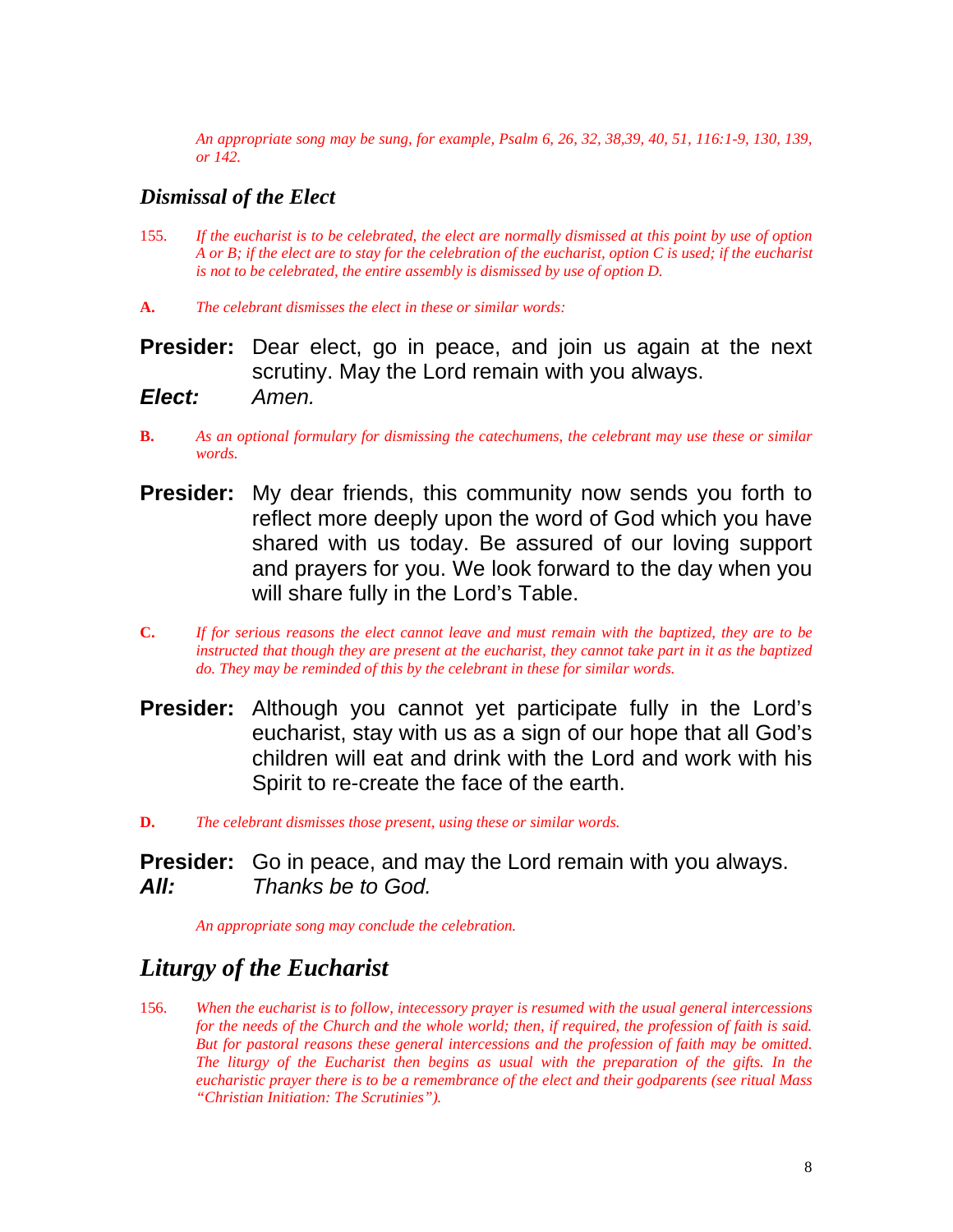# *SECOND SCRUTINY (FOURTH SUNDAY OF LENT)*

## *Liturgy of the Word*

#### *Readings*

164. The texts and the readings for Mass are always those given for the second scrutiny in the Missal *and the Lectionary for Mass among the ritual Masses, "Christian Initiation: The Scrutinies."* 

#### *Homily*

165. *After the readings and guided by them, the celebrant explains in the homily the meaning of the second scrutiny in the light of the Lenten liturgy and of the spiritual journey of the elect.* 

#### *Invitation to Silent Prayer*

166. *After the homily, the elect with their godparents come forward and stand before the celebrant.* 

*The celebrant first addresses the assembly of the faithful, inviting them to pray in silence and to ask that the elect will be given a spirit of repentance, a sense of sin, and the true freedom of the children of God.* 

*The celebrant then addresses the elect, inviting them also to pray in silence and suggesting that as a sign of their inner spirit of repentance they bow their heads or kneel; he concludes his remarks with the following or similar words.* 

## **Presider:** Elect of God, bow your heads [kneel down] and pray.

*The elect bow their heads or kneel, and all pray for some time in silence. After the period of silent prayer, the community and the elect stand for the intercessions.* 

#### *Intercessions for the Elect*

167. *Either of the following formularies, options A or B, may be used for the intercessions for the elect and both the introduction and the intentions may be adapted to fit various circumstances. During the intercessions the godparents stand with their right hand on the shoulder of the elect.* 

*[If it is decided, in accordance with no. 156, that after the dismissal of the elect the usual general intercessions of the Mass are to be omitted and the liturgy of the eucharist is to begin immediately, intentions for the Church and the whole world are to be added to the following intentions for the elect.]*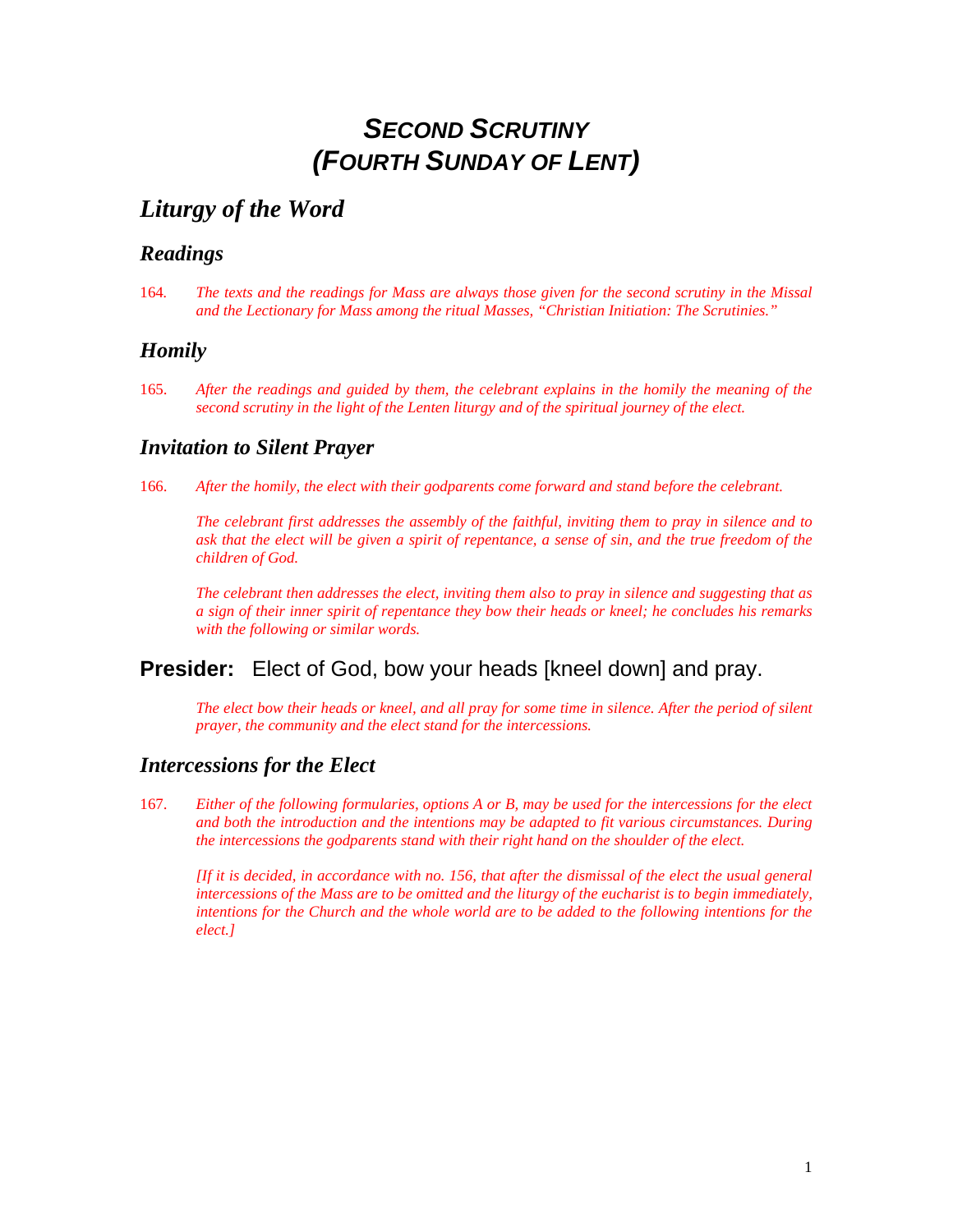**Presider:** Let us pray for these elect whom God has called, that they may remain faithful to him and boldly give witness to the words of eternal life.

#### **A.**

- *Assisting Minister: That, trusting in the truth of Christ, they may find freedom of mind and heart and preserve it always, let us pray to the Lord. All: Lord, hear our prayer.*
- *Assisting Minister: That, preferring the folly of the cross to the wisdom of the world, they may glory in God alone, let us pray to the Lord All: Lord, hear our prayer.*
- *Assisting Minister: That, freed by the power of the Spirit, they may put all fear behind them and press forward with confidence, let us pray to the Lord. All: Lord, hear our prayer.*
- *Assisting Minister: That, transformed in the Spirit, they may seek those things that are holy and just, let us pray to the Lord. All: Lord, hear our prayer.*
- *Assisting Minister: That all who suffer persecution for Christ's name may find their strength in him, let us pray to the Lord. All: Lord, hear our prayer.*
- *Assisting Minister: That those families and nations prevented from embracing the faith may be granted freedom to believe the Gospel, let us pray to the Lord All: Lord, hear our prayer.*
- *Assisting Minister: That we who are faced with the values of the world may remain faithful to the spirit of the Gospel, let us pray to the Lord. All: Lord, hear our prayer.*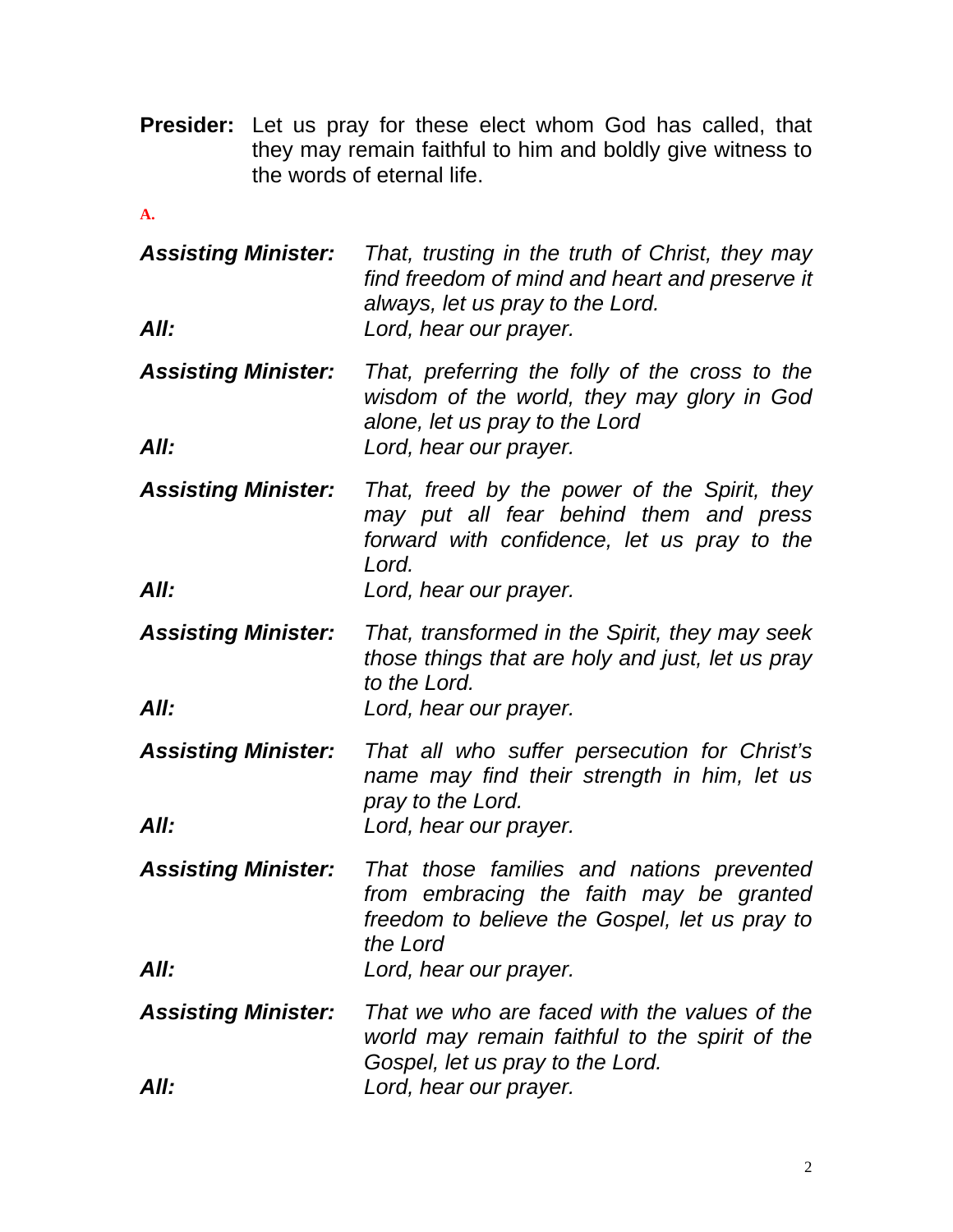|      | <b>Assisting Minister:</b> That the whole world, which the Father so |
|------|----------------------------------------------------------------------|
|      | loves, may attain in the Church complete                             |
|      | spiritual freedom, let us pray to the Lord.                          |
| All: | Lord, hear our prayer.                                               |

*Or:* 

**Presider:** Let us pray for these elect whom God has called, that they may remain faithful to him and boldly give witness to the words of eternal life.

**B.** 

| <b>Assisting Minister:</b><br>All: | That God may dispel darkness and be the<br>light that shines in the hearts of our elect, let<br>us pray to the Lord.<br>Lord, hear our prayer.                               |
|------------------------------------|------------------------------------------------------------------------------------------------------------------------------------------------------------------------------|
| <b>Assisting Minister:</b><br>All: | That he may gently lead them to Christ, the<br>light of the world, let us pray to the Lord.<br>Lord, hear our prayer.                                                        |
| <b>Assisting Minister:</b><br>All: | That our elect may open their hearts to God<br>and acknowledge him as the source of light<br>and the witness of truth, let us pray to the<br>Lord.<br>Lord, hear our prayer. |
| <b>Assisting Minister:</b><br>All: | That he may heal them and preserve them<br>from the unbelief of this world, let us pray to<br>the Lord.<br>Lord, hear our prayer.                                            |
| <b>Assisting Minister:</b><br>All: | That, saved by him who takes away the sin of<br>the world, they may be freed from the<br>contagion and forces of sin, let us pray to the<br>Lord.<br>Lord, hear our prayer.  |
| <b>Assisting Minister:</b>         | That, enlightened by the Holy Spirit, they may<br>never fail to profess the Good News of<br>salvation and share it with others, let us pray<br>to the Lord.                  |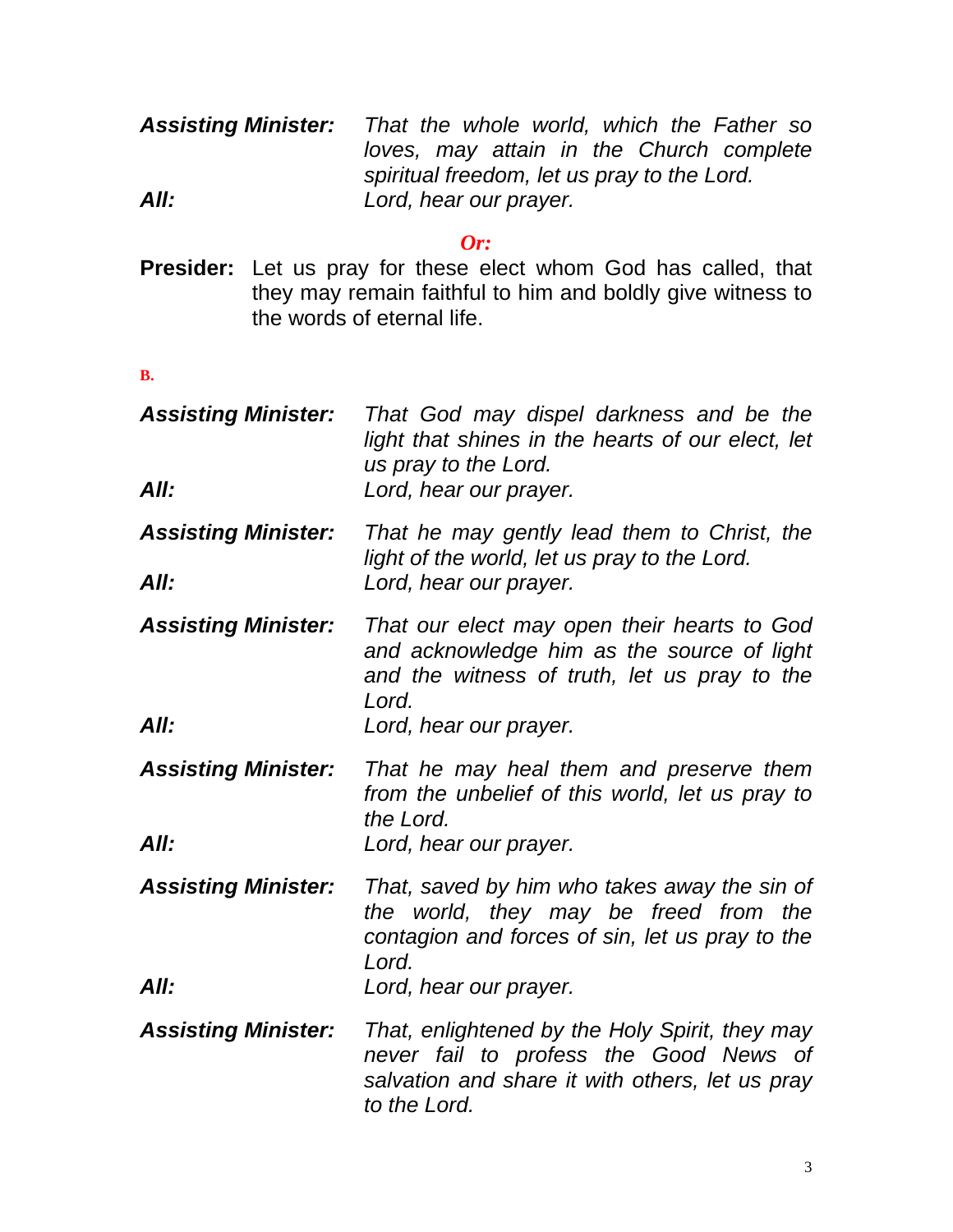| All:                               | Lord, hear our prayer.                                                                                                                                                         |
|------------------------------------|--------------------------------------------------------------------------------------------------------------------------------------------------------------------------------|
| <b>Assisting Minister:</b><br>All: | That all of us, by the example of our lives may<br>become in Christ the light of the world, let us<br>pray to the Lord.<br>Lord, hear our prayer.                              |
| <b>Assisting Minister:</b>         | That every inhabitant of the earth may<br>acknowledge the true God, the Creator of all<br>things, who bestows upon us the gift of Spirit<br>and life, let us pray to the Lord. |
| All:                               | Lord, hear our prayer.                                                                                                                                                         |

## *Exorcism*

- 168. *After the intercessions, the rite continues with one of the following exorcisms.*
- **A.** *The celebrant faces the elect and, with hands joined, says:*
- **Presider:** Father of mercy, you led the man born blind to the kingdom of light through the gift of faith in your Son.

Free these elect from the false values that surround and blind them. Set them firmly in your truth, children of the light for ever.

We ask this through Christ our Lord. *All: Amen.* 

*If it is convenient, the celebrant lays his hands on each of the elect.*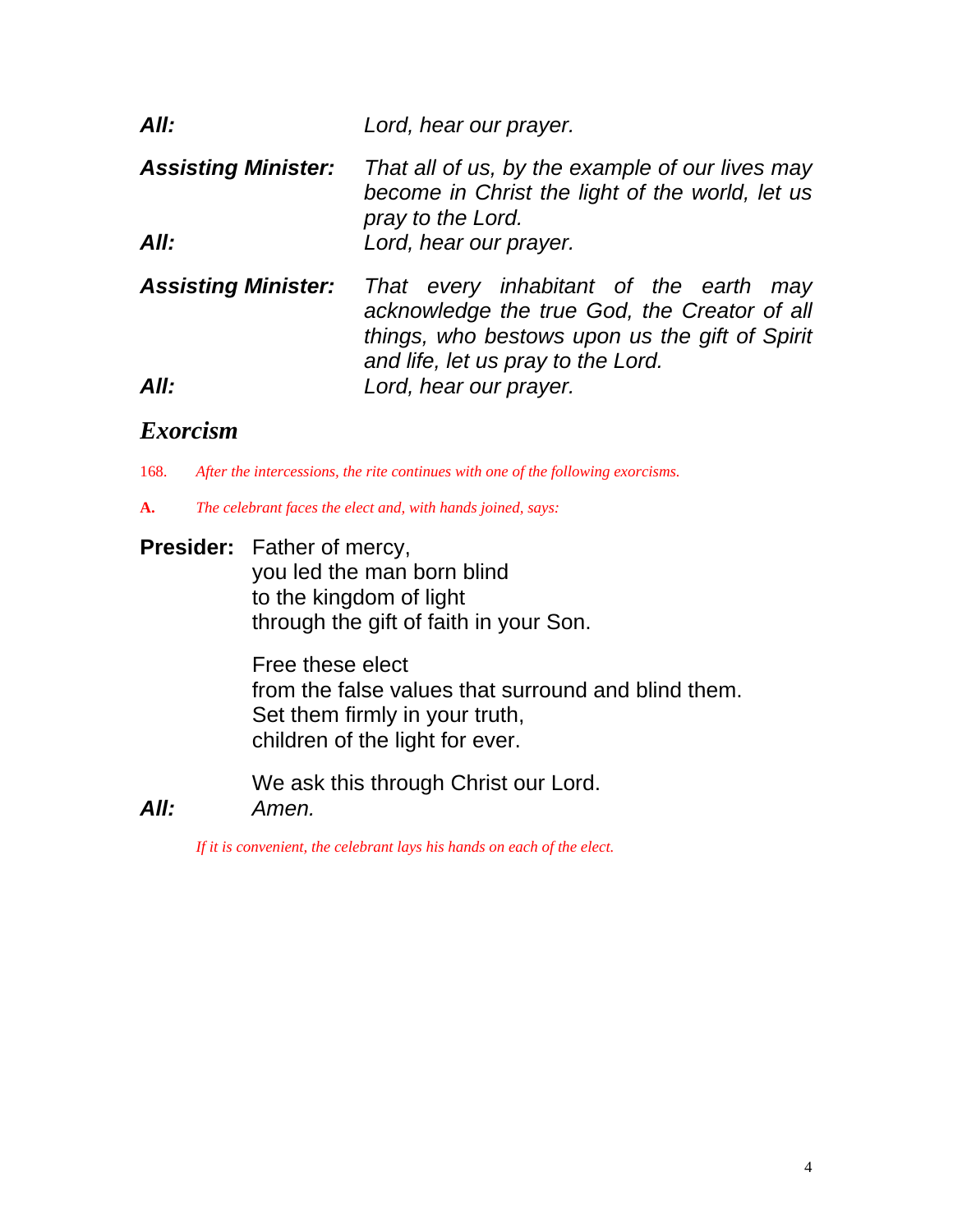*Then, with hands outstretched over all the elect, he continues:*

## **Presider:** Lord Jesus,

you are the true light that enlightens the world. Through your Spirit of truth free those who are enslaved by the father of lies.

Stir up the desire for good in these elect, whom you have chosen for your sacraments.

Let them rejoice in your light, that they may see, and, like the man born blind whose sight you restored, let them prove to be staunch and fearless witnesses to the faith,

for you are Lord for ever and ever.

*All: Amen.*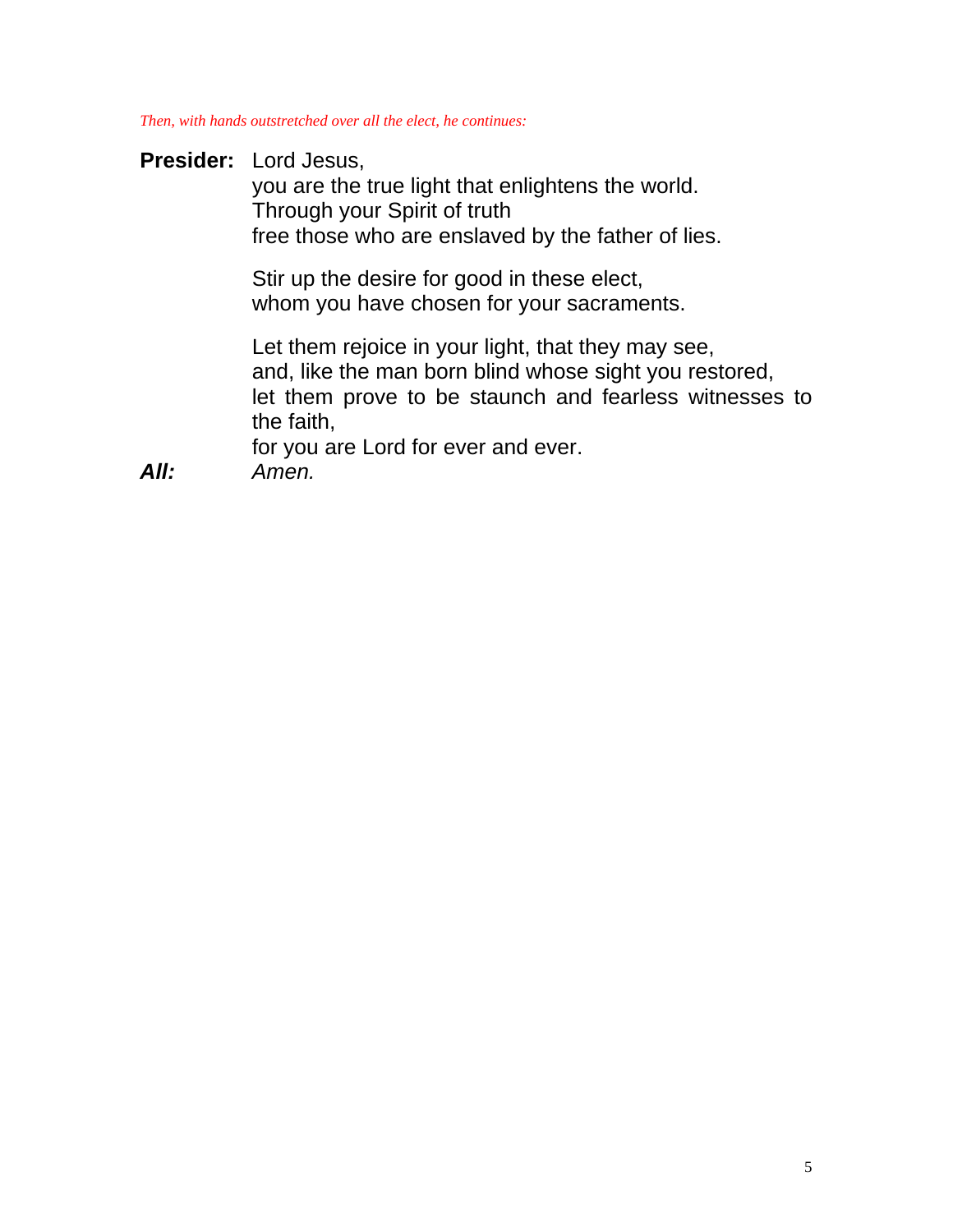#### *Or:*

**B.** *The celebrant faces the elect and, with hands joined says:* 

## **Presider:** Lord God,

source of unfailing light, by the death and resurrection of Christ you have cast out the darkness of hatred and lies and poured forth the light of truth and love upon the human family.

Hear our prayers for these elect, whom you have called to be your adopted children.

Enable them to pass from darkness to light and, delivered from the prince of darkness, to live always as children of the light.

We ask this through Christ our Lord.

## *All: Amen.*

*Here, if this can be done conveniently, the celebrant lays his hands on each one of the elect.*

*Then, with hands outstretched over all the elect, he continues:*

## **Presider:** Lord Jesus,

at your own baptism the heavens were opened and you received the Holy Spirit to empower you to proclaim the Good News to the poor and restore sight to the blind.

Pour out the same Holy Spirit on these elect, who long for your sacraments. Guide them along the paths of right faith, safe from error, doubt, and unbelief, so that with eyes unsealed they may come to see you face to face, for you live and reign for ever and ever.

*All: Amen.* 

*An appropriate song may be sung, for example, Psalm 6, 26, 32, 38,39, 40, 51, 116:1-9, 130, 139, or 142.*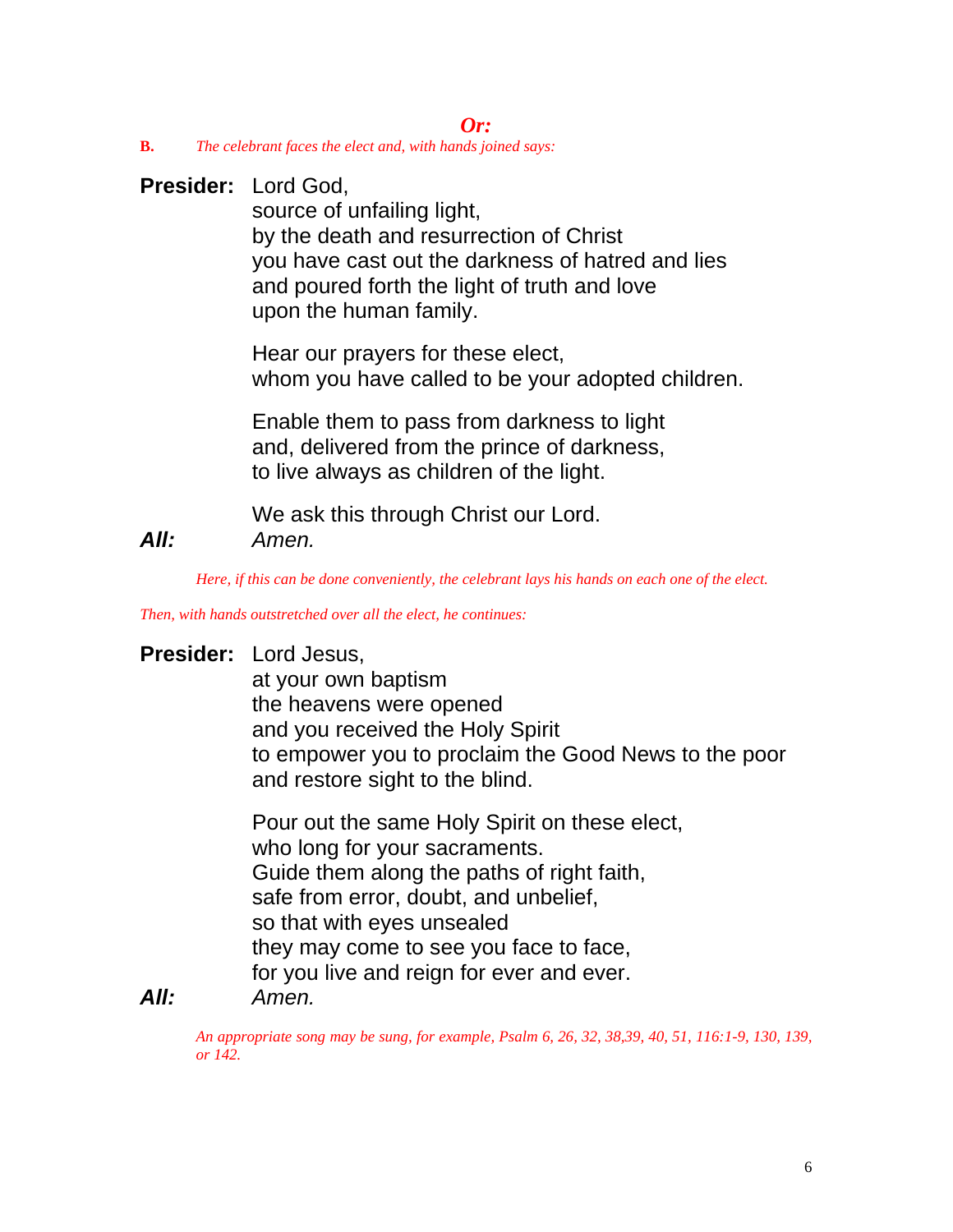## *Dismissal of the Elect*

- 169. *If the eucharist is to be celebrated, the elect are normally dismissed at this point by use of option A or B; if the elect are to stay for the celebration of the eucharist, option C is used; if the eucharist is not to be celebrated, the entire assembly is dismissed by use of option D.*
- **A.** *The celebrant dismisses the elect in these or similar words:*

**Presider:** Dear elect, go in peace, and join us again at the next scrutiny. May the Lord remain with you always.

*Elect: Amen.* 

- **B.** *As an optional formulary for dismissing the catechumens, the celebrant may use these or similar words.*
- **Presider:** My dear friends, this community now sends you forth to reflect more deeply upon the word of God which you have shared with us today. Be assured of our loving support and prayers for you. We look forward to the day when you will share fully in the Lord's Table.
- **C.** *If for serious reasons the elect cannot leave and must remain with the baptized, they are to be instructed that though they are present at the eucharist, they cannot take part in it as the baptized do. They may be reminded of this by the celebrant in these for similar words.*
- **Presider:** Although you cannot yet participate fully in the Lord's eucharist, stay with us as a sign of our hope that all God's children will eat and drink with the Lord and work with his Spirit to re-create the face of the earth.
- **D.** *The celebrant dismisses those present, using these or similar words.*
- **Presider:** Go in peace, and may the Lord remain with you always. *All: Thanks be to God.*

*An appropriate song may conclude the celebration.* 

## *Liturgy of the Eucharist*

170. *When the eucharist is to follow, intecessory prayer is resumed with the usual general intercessions for the needs of the Church and the whole world; then, if required, the profession of faith is said. But for pastoral reasons these general intercessions and the profession of faith may be omitted. The liturgy of the Eucharist then begins as usual with the preparation of the gifts. In the eucharistic prayer there is to be a remembrance of the elect and their godparents (see ritual Mass "Christian Initiation: The Scrutinies").*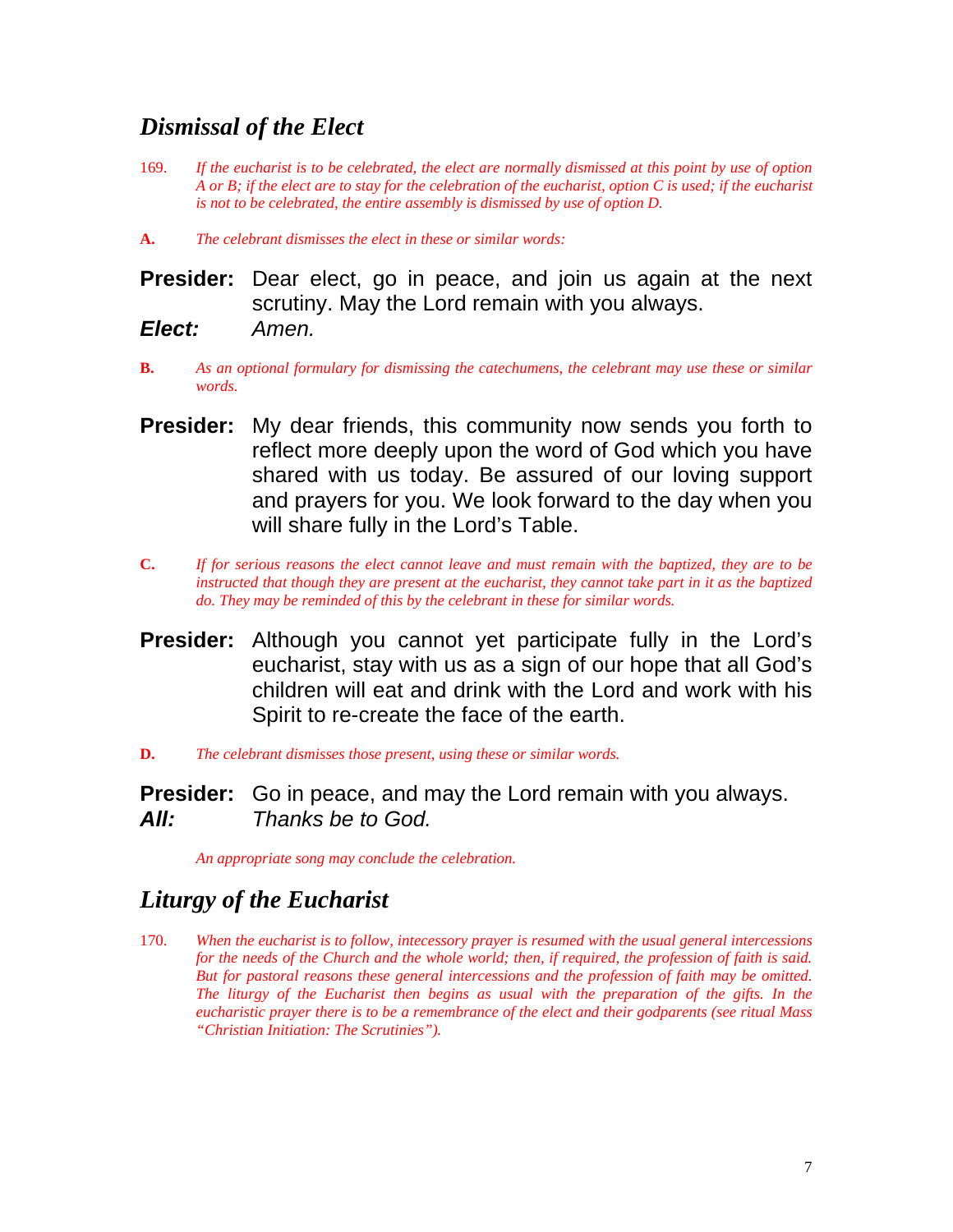# *THIRD SCRUTINY (FIFTH SUNDAY OF LENT)*

## *Liturgy of the Word*

#### *Readings*

171. *The texts and the readings for Mass are always those given for the third scrutiny in the Missal and the Lectionary for Mass among the ritual Masses, "Christian Initiation: The Scrutinies."* 

#### *Homily*

172. *After the readings and guided by them, the celebrant explains in the homily the meaning of the third scrutiny in the light of the Lenten liturgy and of the spiritual journey of the elect.* 

#### *Invitation to Silent Prayer*

173. *After the homily, the elect with their godparents come forward and stand before the celebrant.* 

*The celebrant first addresses the assembly of the faithful, inviting them to pray in silence and to ask that the elect will be given a spirit of repentance, a sense of sin, and the true freedom of the children of God.* 

*The celebrant then addresses the elect, inviting them also to pray in silence and suggesting that as a sign of their inner spirit of repentance they bow their heads or kneel; he concludes his remarks with the following or similar words.* 

## **Presider:** Elect of God, bow your heads [kneel down] and pray.

*The elect bow their heads or kneel, and all pray for some time in silence. After the period of silent prayer, the community and the elect stand for the intercessions.* 

#### *Intercessions for the Elect*

174. *Either of the following formularies, options A or B, may be used for the intercessions for the elect and both the introduction and the intentions may be adapted to fit various circumstances. During the intercessions the godparents stand with their right hand on the shoulder of the elect.* 

*[If it is decided, in accordance with no. 156, that after the dismissal of the elect the usual general intercessions of the Mass are to be omitted and the liturgy of the eucharist is to begin immediately, intentions for the Church and the whole world are to be added to the following intentions for the elect.]*

**Presider:** Let us pray for these elect whom God has chosen. May the grace of the sacraments conform them to Christ in his passion and resurrection and enable them to triumph over the bitter fate of death.

**A.**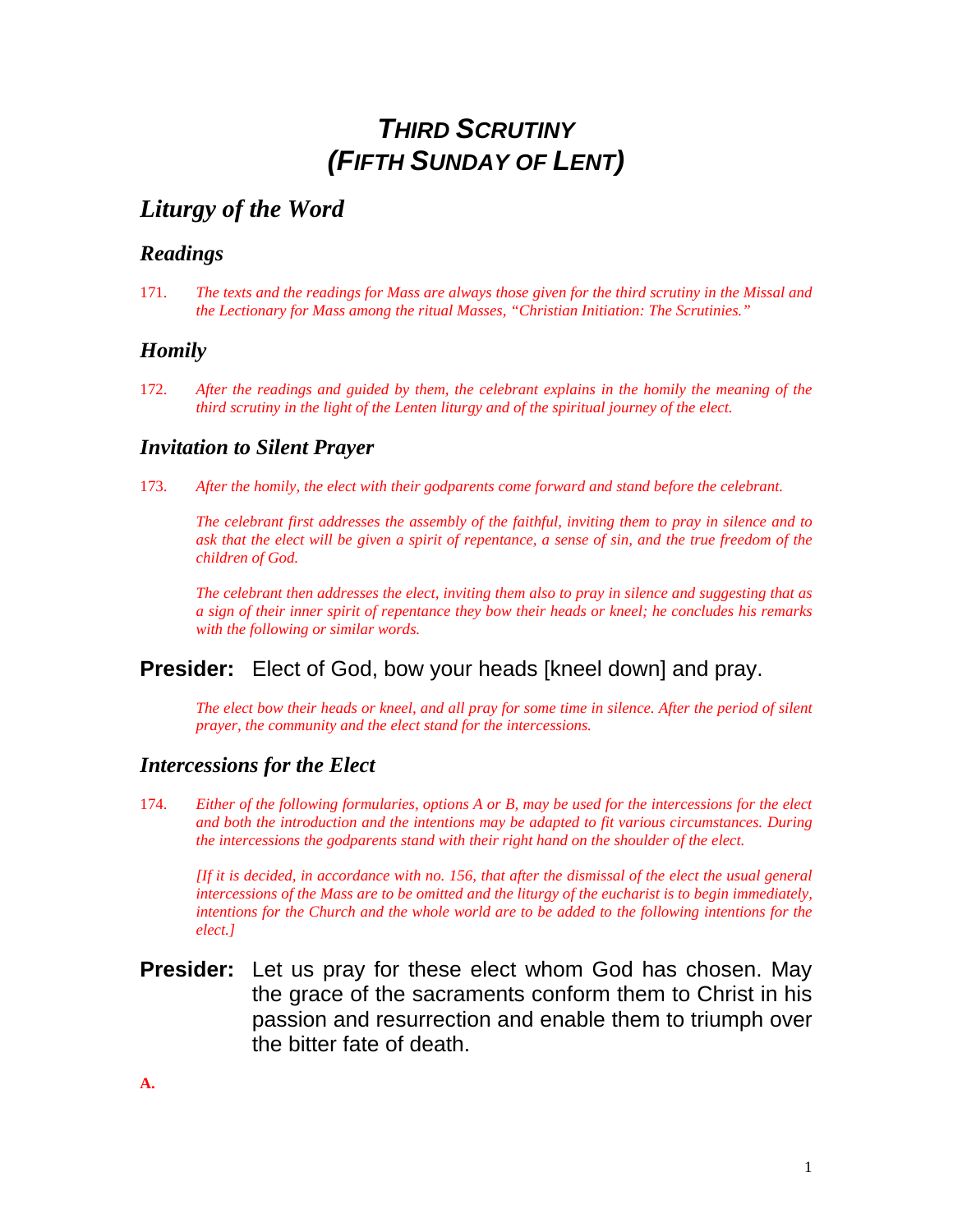- *Assisting Minister: That faith may strengthen them against worldly deceits of every kind, let us pray to the Lord. All: Lord, hear our prayer.*
- *Assisting Minister: That they may always thank God, who has chosen to rescue them from their ignorance of eternal life and to set them on the way of salvation, let us pray to the Lord. All: Lord, hear our prayer.*
- *Assisting Minister: That the example and prayers of catechumens who have shed their blood for Christ may encourage these elect in their hope of eternal life, let us pray to the Lord. All: Lord, hear our prayer.*
- *Assisting Minister: That they may all have a horror of sin, which distorts life, let us pray to the Lord. All: Lord, hear our prayer.*
- *Assisting Minister: That those who are saddened by the death of family or friends may find comfort in Christ, let us pray to the Lord. All: Lord, hear our prayer.*
- *Assisting Minister: That we too at Easter may again be confirmed in our hope of rising to life with Christ, let us pray to the Lord. All: Lord, hear our prayer.*
- *Assisting Minister: That the whole world, which God has created in love, may flower in faith and charity and so receive new life, let us pray to the Lord. All: Lord, hear our prayer.*

#### *Or:*

## **B.**

**Presider:** Let us pray for these elect whom God has chosen. May the grace of the sacraments conform them to Christ in his passion and resurrection and enable them to triumph over the bitter fate of death.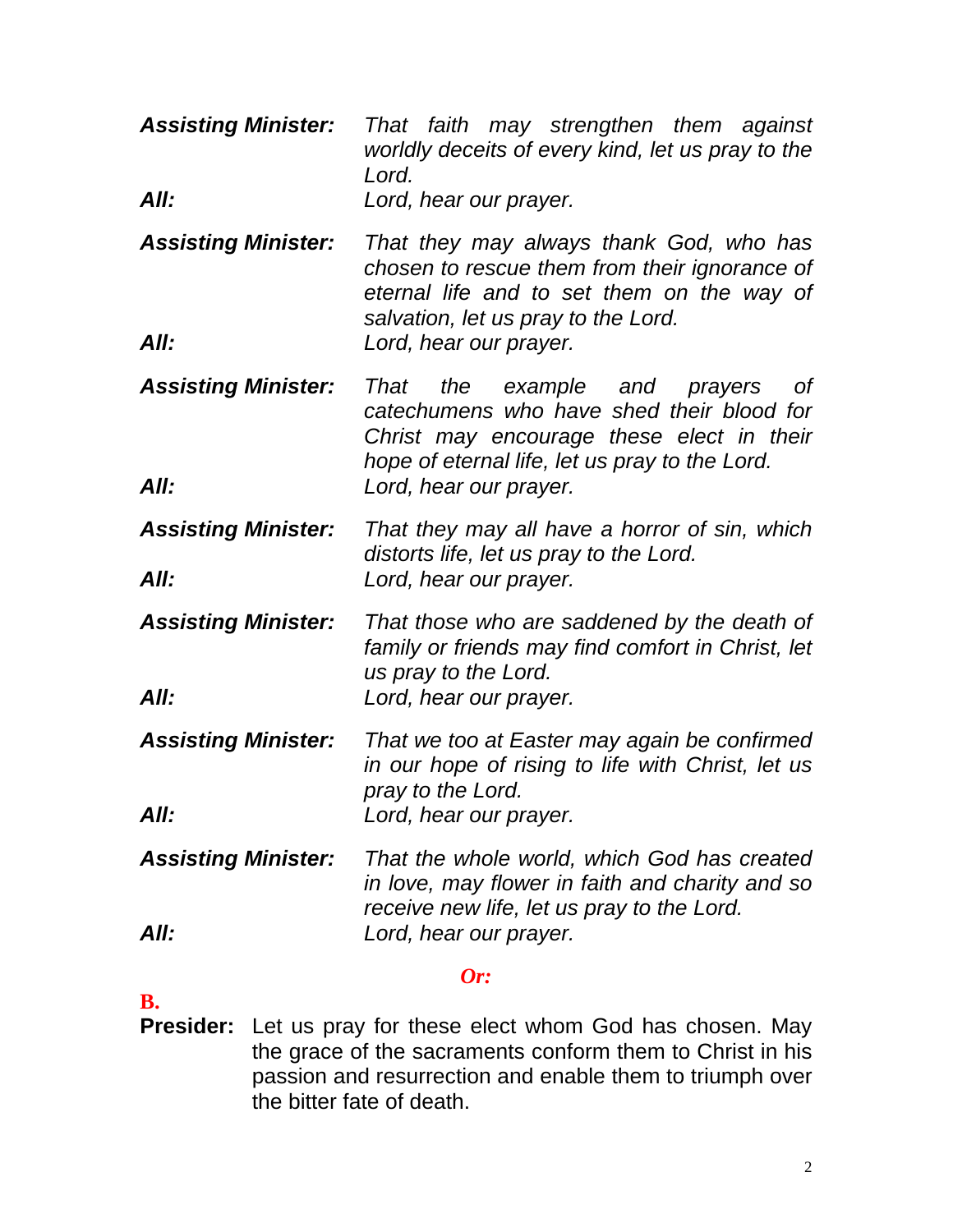- *Assisting Minister: That these elect may be given the faith to acknowledge Christ as the resurrection and the life, we pray to the Lord. All: Lord, hear our prayer.*
- *Assisting Minister: That they may be freed from sin and grow in the holiness that leads to eternal life, we pray to the Lord. All: Lord, hear our prayer.*
- *Assisting Minister: That liberated by repentance from the shackles of sin they may become like Christ by baptism, dead to sin and alive for ever in God's sight, we pray to the Lord. All: Lord, hear our prayer.*
- *Assisting Minister: That they may be filled with the hope of the life-giving Spirit and prepare themselves thoroughly for their birth to new life, we pray to the Lord.*

*All: Lord, hear our prayer.* 

- *Assisting Minister: That the eucharistic food, which they are soon to receive, may make them one with Christ, the source of life and of resurrection, we pray to the Lord. All: Lord, hear our prayer.*
- *Assisting Minister: That all of us may walk in newness of life and show to the world the power of the risen Christ, we pray to the Lord. All: Lord, hear our prayer.*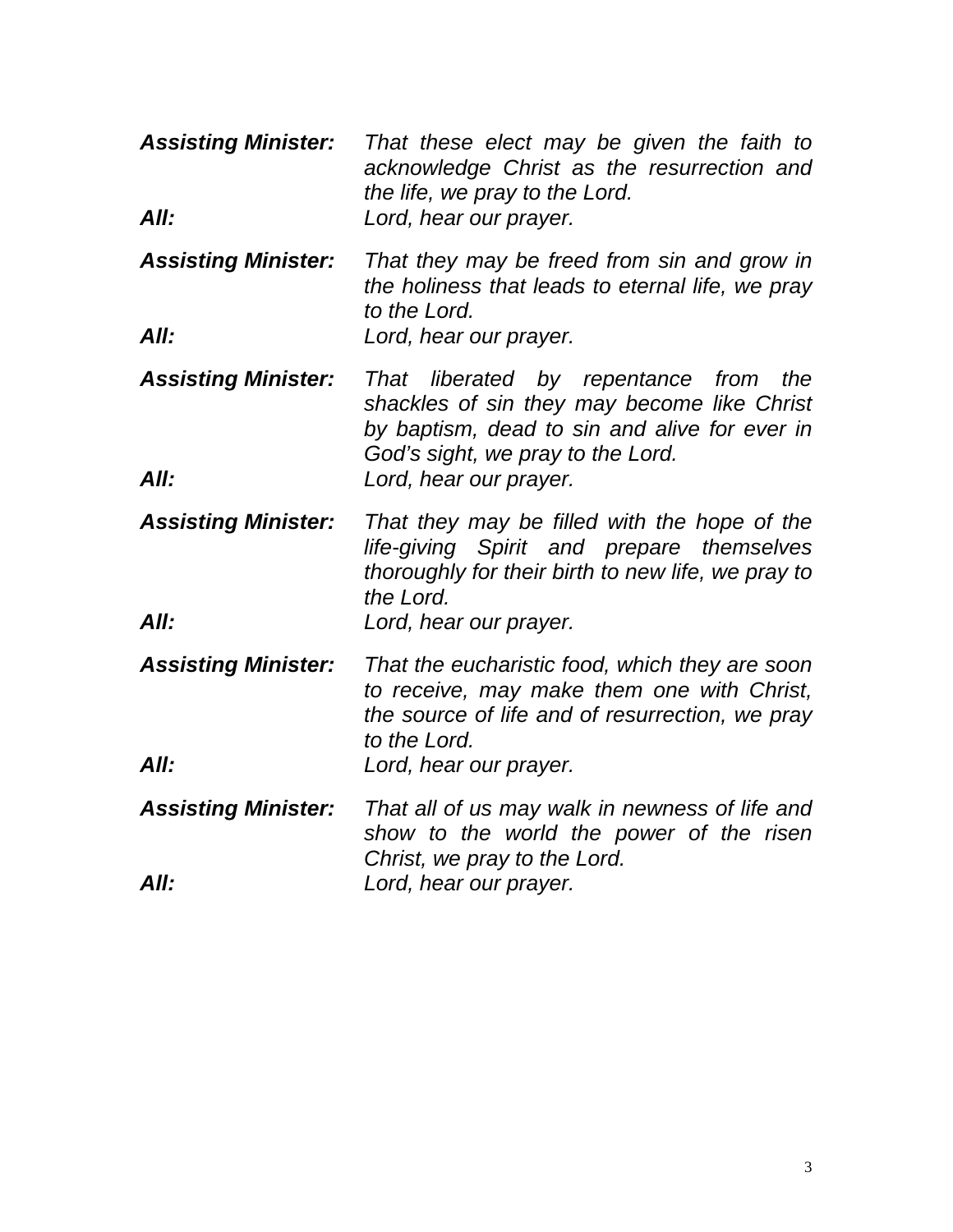## *Exorcism*

- 175. *After the intercessions, the rite continues with one of the following exorcisms.*
- **A.** *The celebrant faces the elect and, with hands joined, says:*

## **Presider:** Father of life

and God not of the dead but of the living, you sent your Son to proclaim life, to snatch us from the realm of death, and to lead us to the resurrection.

Free these elect from the death-dealing power of the spirit of evil, so that they may bear witness to their new life in the risen Christ, for he lives and reigns for ever and ever.

## *All: Amen.*

*If it is convenient, the celebrant lays his hands on each of the elect.* 

*Then, with hands outstretched over all the elect, he continues:*

## **Presider:** Lord Jesus,

by raising Lazarus from the dead you showed that you came that we might have life and have it more abundantly.

Free from the grasp of death those who await your life-giving sacraments and deliver them from the spirit of corruption.

Through your Spirit, who gives life, fill them with faith, hope, and charity, that they may live with you always in the glory of your resurrection, for you are Lord for ever and ever. *All: Amen.*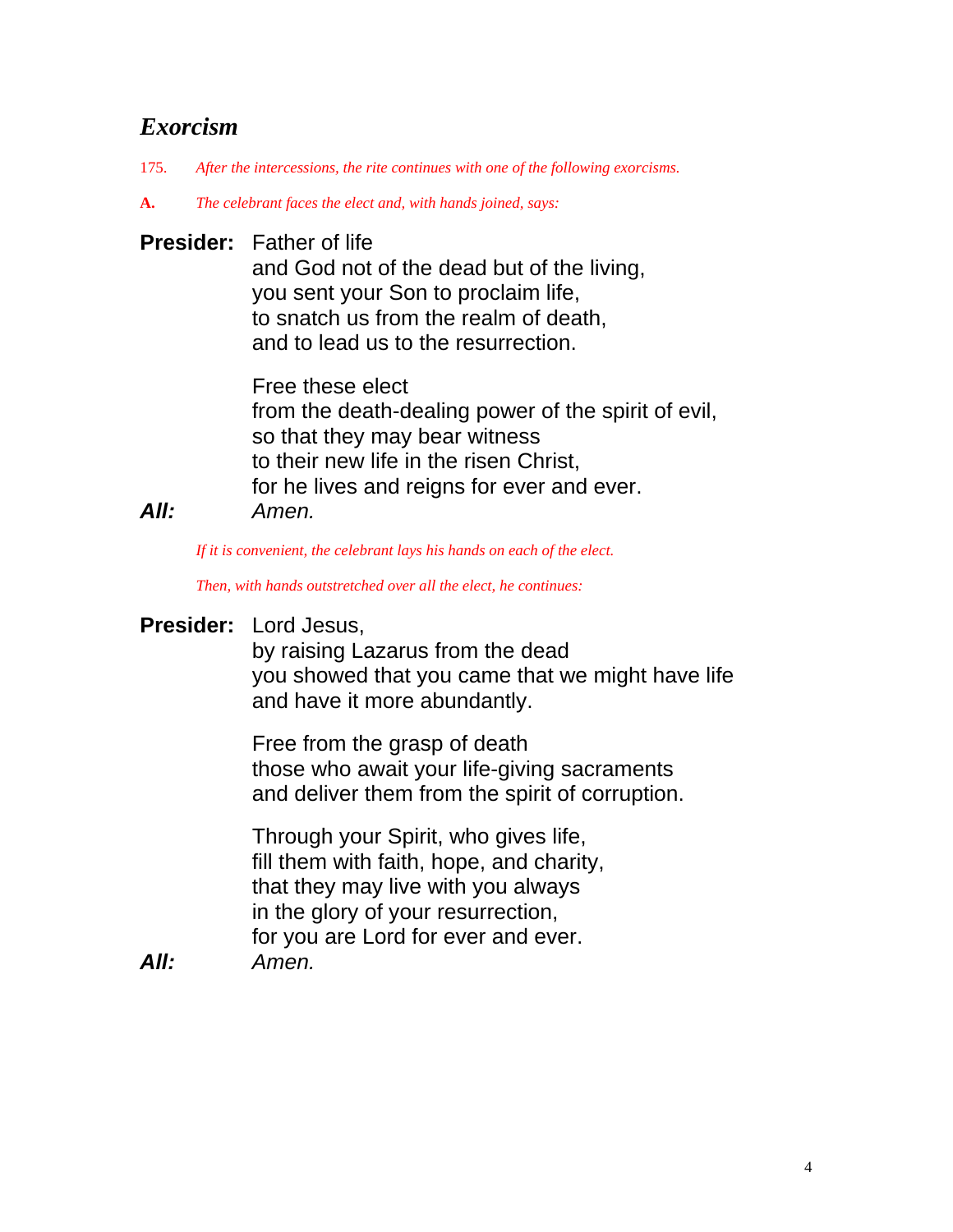*Or:* 

**B.** *The celebrant faces the elect and, with hands joined says:* 

## **Presider:** Father,

source of all life,

in giving life to the living you seek out the image of your glory

and in raising the dead you reveal your unbounded power.

Rescue these elect from the tyranny of death, for they long for new life through baptism.

Free them from the slavery of Satan, the source of sin and death, who seeks to corrupt the world you created and saw to be good.

Place them under the reign of your beloved Son, that they may share in the power of his resurrection and give witness to your glory before all.

We ask this through Christ our Lord.

## *All: Amen.*

*Here, if this can be done conveniently, the celebrant lays his hands on each one of the elect.*

*Then, with hands outstretched over all the elect, he continues:*

### **Presider:** Lord Jesus Christ,

you commanded Lazarus to step forth alive from his tomb and by your own resurrection freed all people from death.

We pray for these your servants, who eagerly approach the waters of new birth and hunger for the banquet of life.

Do not let the power of death hold them back, for, by their faith, they will share in the triumph of your resurrection, for you live and reign for ever and ever.

*All: Amen.*